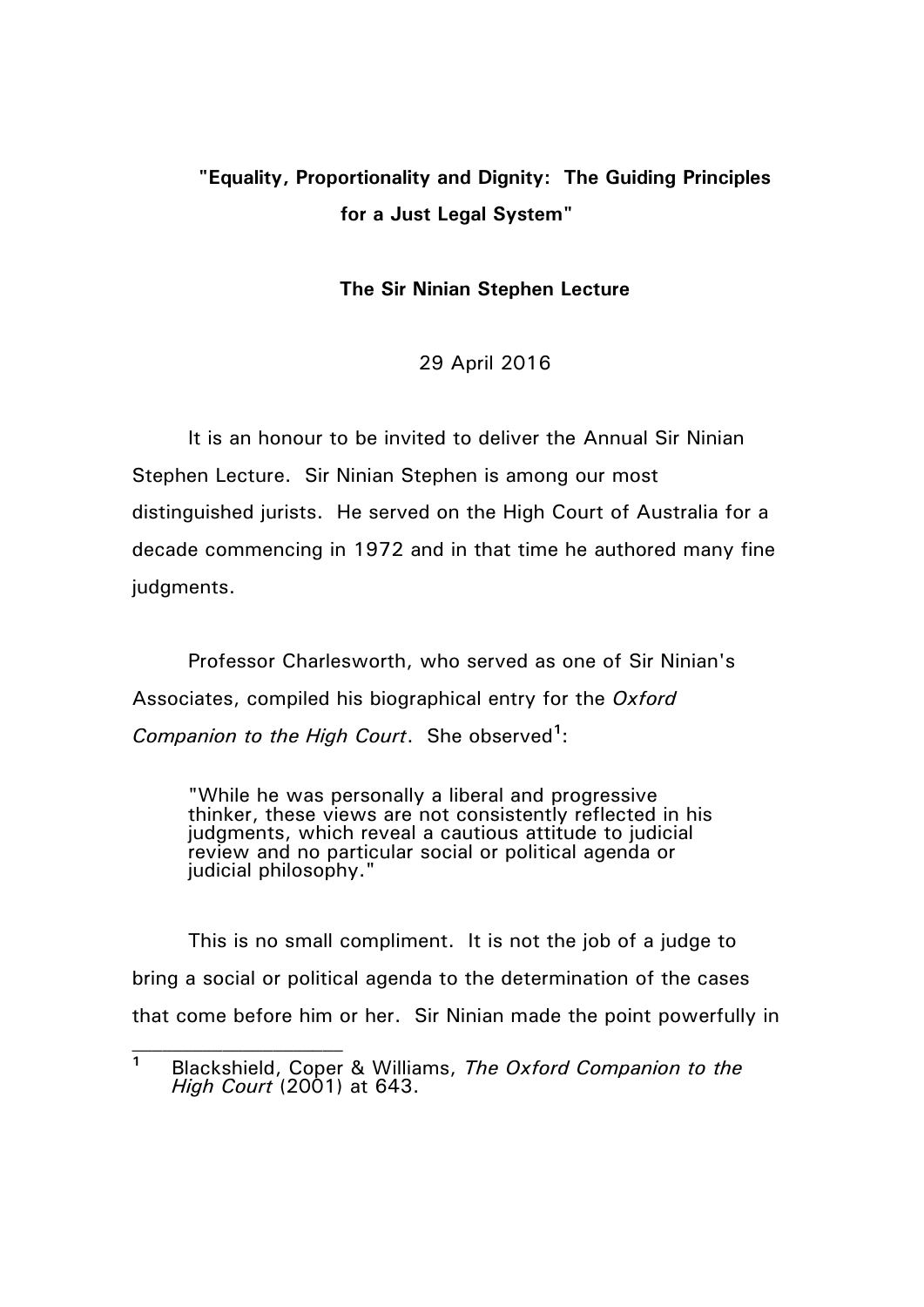a lecture that he delivered in 1981 on the subject of judicial independence**<sup>2</sup>** . Discussion of that subject commonly centres on the need for separation of the judicial arm of government from the legislative and executive arms. Sir Ninian suggested that there are other dependencies of which judges should be free**<sup>3</sup>** :

"[T]o be committed to an ideology or to a particular faith or doctrine to such an extent that one forfeits the ability to do justice with that moderate degree of impartiality of which the merely mortal judge is capable is also to have forfeited true independence.

Sir Ninian's tenure as a Justice of the High Court of Australia proved to be only the starting point of his public career. In 1982, he was appointed Governor-General of the Commonwealth. This was at a time when the controversy surrounding the dismissal of the Whitlam Government was still fresh and Sir Ninian, like his predecessor, Sir Zelman Cowan, played an important role in restoring the confidence of the Australian community in the office of Governor-General**<sup>4</sup>** .

**<sup>2</sup>** Stephens, "Southey Memorial Lecture 1981: Judicial Independence - A Fragile Bastion", (1981-1982) 13 *Melbourne University Law Review* 334.

**<sup>3</sup>** Stephens, "Southey Memorial Lecture 1981: Judicial Independence - A Fragile Bastion", (1981-1982) 13 *Melbourne University Law Review* 334 at 334.

**<sup>4</sup>** McCormack and Saunders, *Sir Ninian Stephen: A Tribute*, (2007) at 29.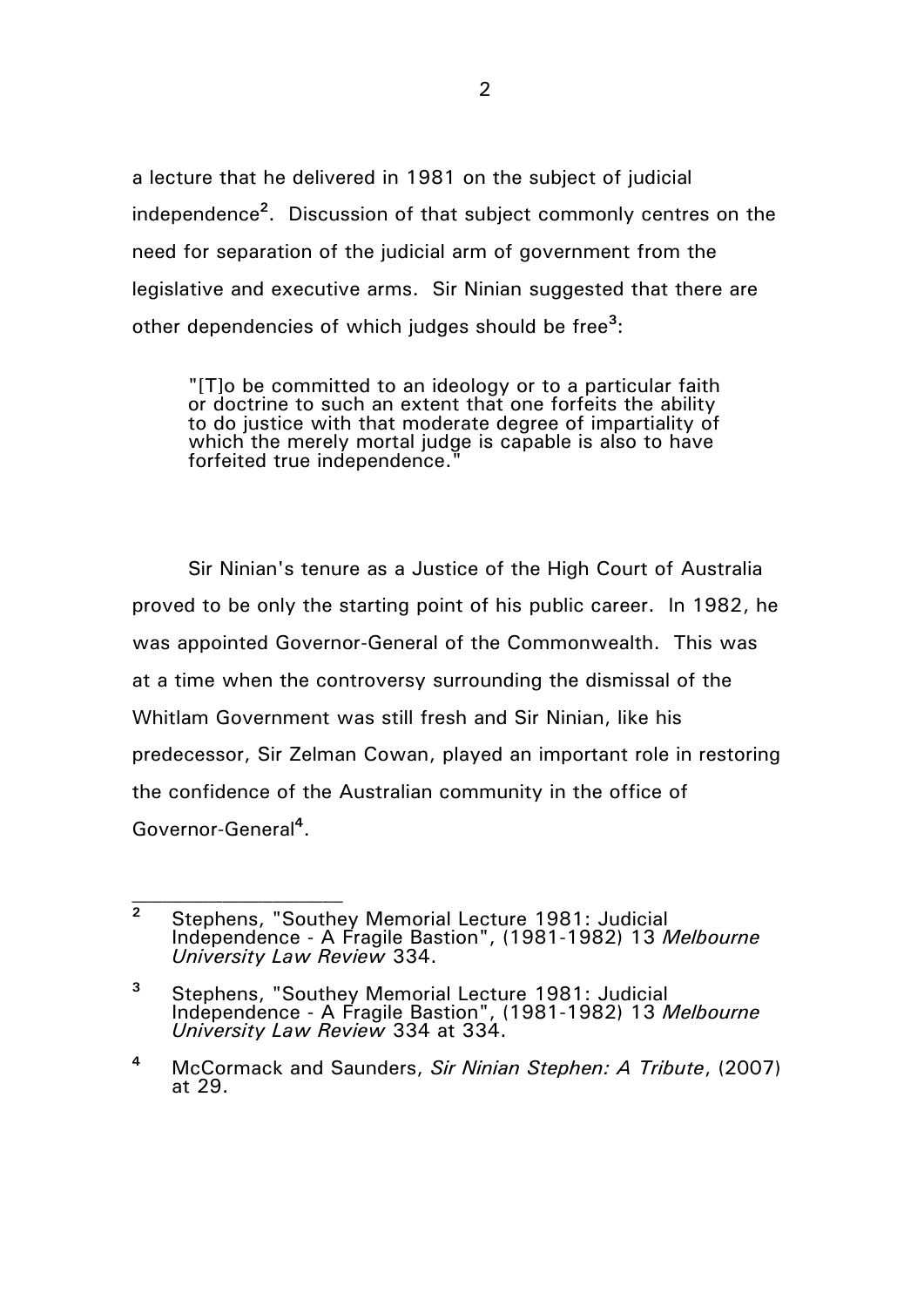After an extended term as Governor-General, Sir Ninian embarked on a remarkable international career commencing as Australia's first Ambassador on the Environment. In early December 1991, Sir Ninian was invited to join a Group of Distinguished Observers representing the Commonwealth nations at the Convention for a Democratic South Africa. The group engaged in discussions with Nelson Mandela and President de Klerk. The following year, Sir Ninian chaired the Northern Ireland peace talks. In 1993, he was appointed a foundation judge for the International Criminal Tribunal for the former Yugoslavia ("the ICTY"). He was subsequently elected to the Appeal Division of that Tribunal and of the International Criminal Tribunal for Rwanda.

In 1998, the Secretary General of the United Nations, Kofi Annan, asked Sir Ninian to Chair a commission on the establishment of a tribunal to try former Khmer Rouge leaders in Cambodia. Sir Ninian also led UN missions to Burma to explore the extent of forced labour in the hinterland. And he was appointed by the Commonwealth to facilitate discussions in Bangladesh to avert civil strife.

It is more than fitting that the Menzies Foundation, in collaboration with the Commonwealth Government, has established the Sir Ninian Stephen Menzies Scholarship in International Law. I would hope that among members of this audience there will be candidates for the award of that scholarship in future years.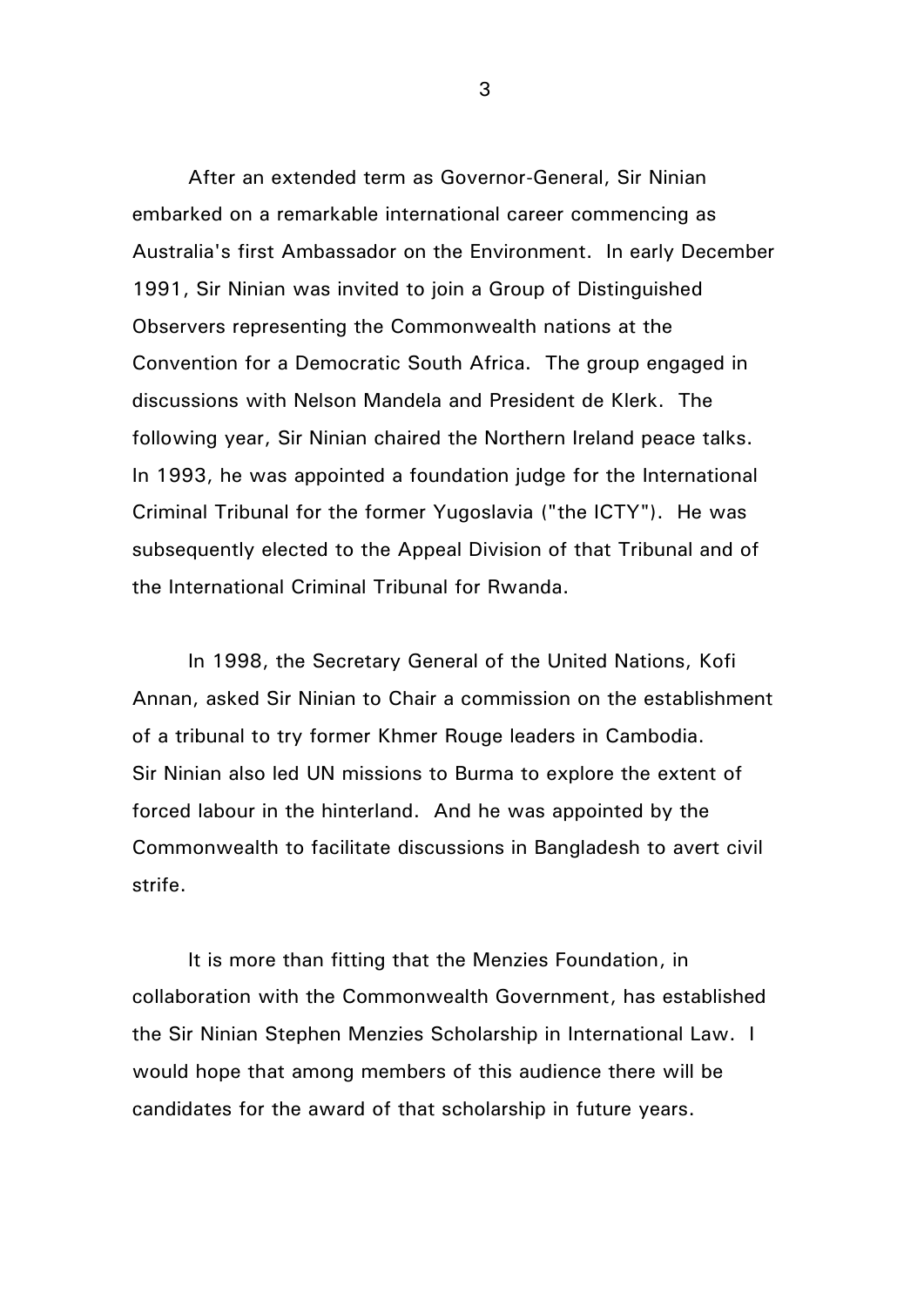Perhaps in recognition of Sir Ninian's status as a great internationalist, Professor Anderson suggested that I speak tonight on the topic "Equality, Proportionality and Dignity: The Guiding Principles for a Just Legal System". These are informing ideas of international human rights law. In the aftermath of World War II, the General Assembly of the United Nations adopted the Universal Declaration on Human Rights ("the Declaration"). The first Article of the Declaration proclaims that all human beings are born free and equal in dignity and rights. Underlying the Declaration, and the international treaties that have given effect to it, is the recognition that the rights and freedoms for which it provides all derive from the inherent dignity of the human person**<sup>5</sup>** .

The principle of equality pervades the Declaration. The emphasis in international human rights law on that principle is largely found in the proscription of discrimination whether on the ground of race, colour, sex, language, religion, political or other opinion, national or social origin, property, birth or other status.

Equality has more than one dimension to it. It connotes the idea that every person is to be treated in the same way. This is commonly described as "formal equality". It is in this sense that we

**<sup>5</sup>** *Universal Declaration of Human Rights*, GA Res 217A (III), UN GAOR, 3rd sess, 183rd plen mtg, UN Doc A/810 (10 December 1948); Principle VII, *Human Dimension of the Final Act of the Conference on Security and Cooperation in Europe* (1975) 14 ILM 1292 (the Helsinki Accords).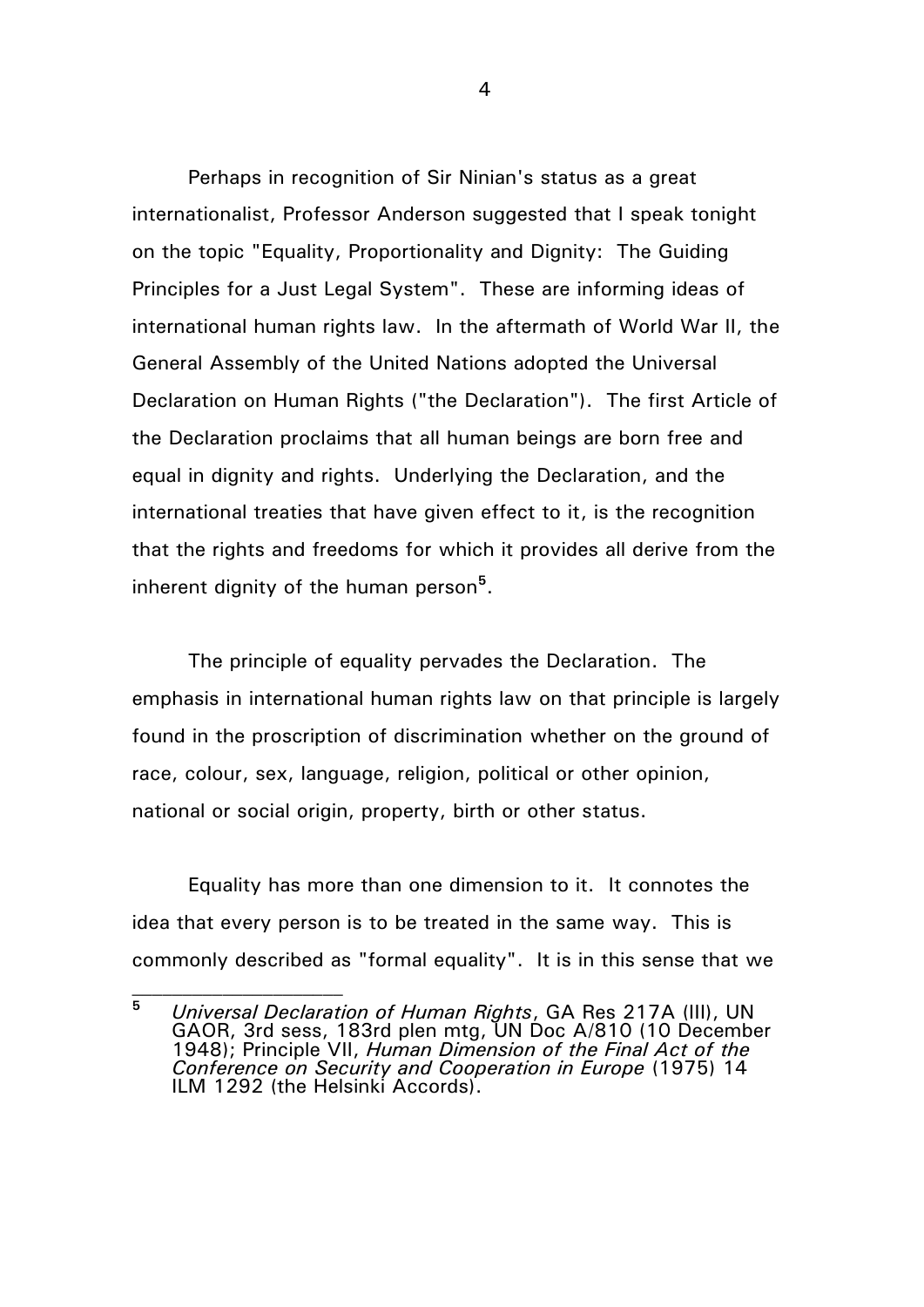may speak of the right to "equality before the law". We require courts and tribunals in a just legal system to treat people equally, applying the same procedures and affording the same fair trial protections to all. However, individuals and groups are differently placed in their ability to fully enjoy all of the rights and freedoms that international human rights law recognises, including social and economic rights. A just legal system needs to acknowledge disadvantage and allow special measures to redress it if disadvantaged groups and individuals are to enjoy substantive equality.

Most human rights and freedoms are not absolute and international law recognises that their exercise may be the subject of such restrictions as are necessary in the public interest in a democratic society. Judgments must be made about whether a law that restricts a human right or freedom is justified in the broader public interest. So, too, must judgments be made about whether a measure that accords special treatment to a group or individual is justified because it is conducive to the achievement of substantive equality or whether it offends the principle of non-discrimination.

The principle of proportionality is the means by which a court or tribunal applying international human rights law determines whether a particular restriction on a human right is a justified restriction or whether a special measure is an appropriate means of securing substantive equality for a particular group or individual. The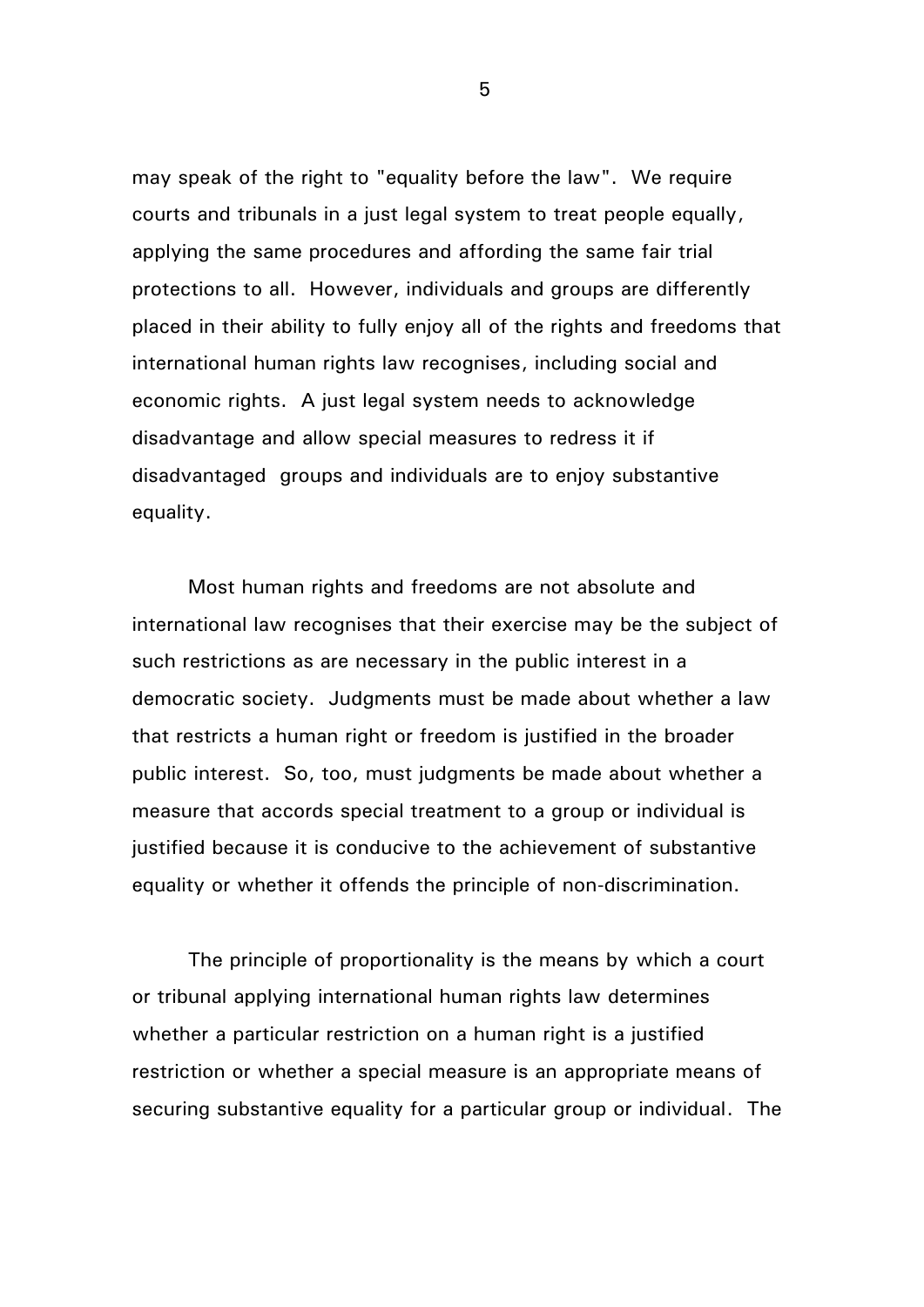court or tribunal asks whether the measure has a legitimate object, whether the measure is necessary to achieve that object and whether the public interest pursued by the law outweighs the harm that is done to the individual right or freedom.

Critics of human rights jurisprudence contend that proportionality requires the balancing of things that are not commensurable and they suggest that to ask whether a challenged provision of a law is the least restrictive means of achieving the object of the law is essentially a legislative task**<sup>6</sup>** .

It is concerns of this kind that explains why a progressive thinking, great internationalist like Sir Ninian has been guarded about the suggestion that Australia should adopt a Bill or Charter of Rights, incorporating in our domestic law the rights that are set out in treaties to which we are a party including the International Covenant on Civil and Political Rights. In his 1981 lecture, Sir Ninian identified as a further stress to judicial independence the idea that judges should be the interpreters of broadly expressed guarantees of human rights**<sup>7</sup>** .

**<sup>6</sup>** See, eg, Heydon, "Are Bills of Rights Necessary in Common Law Systems?", (Lecture Delivered at the Oxford Law School, 23 January 2013) at 22.

**<sup>7</sup>** Stephens, "Southey Memorial Lecture 1981: Judicial Independence - A Fragile Bastion", (1981-1982) 13 *Melbourne University Law Review* 334 at 335.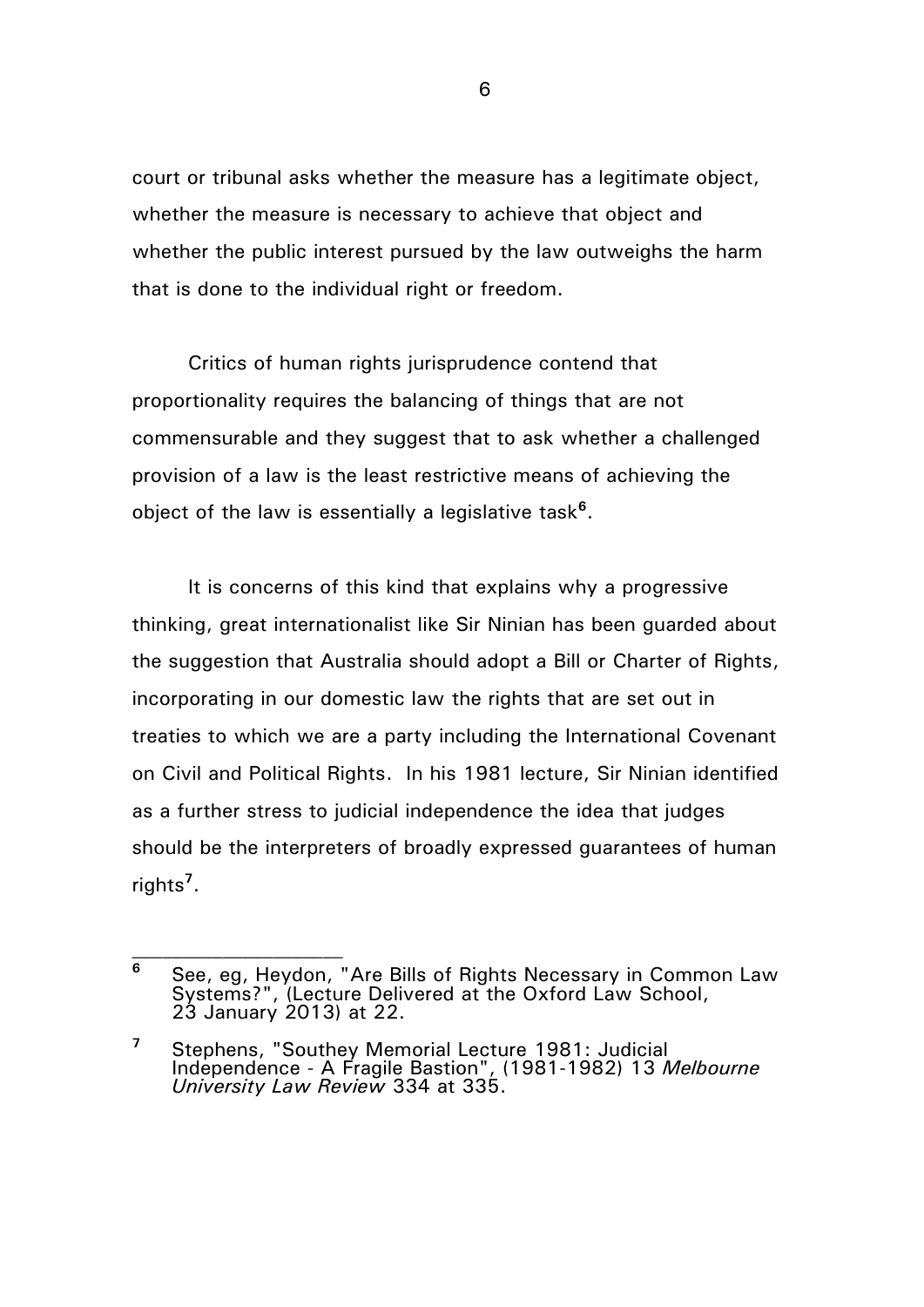This is not to say that within the common law world there are not other distinguished lawyers who embrace the incorporation of internationally recognised human rights in domestic law. Following his retirement, Lord Bingham spoke very positively of the English experience a decade after the enactment of the *Human Rights Act* 1998 (UK)**<sup>8</sup>** . My purpose tonight is not to engage in this debate. It is to acknowledge that Australia now stands apart from other liberal democracies with which we share a common law heritage in that we do not have a Bill or Charter of Rights containing explicit guarantees of human rights and freedoms. It is also to acknowledge that we have a legal system that recognises and protects, as common law rights and freedoms, the civil and political rights that are proclaimed in the Declaration.

The jealous protection of fundamental rights by those schooled in the common law may be illustrated by one of Sir Ninian's judgments in the ICTY. I should start by explaining that international human rights treaties recognise the right to a fair trial of a criminal charge, including the right of the accused to examine, or to have examined, the witnesses against him or her**<sup>9</sup>** . These are rights familiar to common lawyers.

**<sup>9</sup>** See, eg, *Convention for the Protection of Human Rights and Fundamental Freedoms*, opened for signature 4 November 1950,

Footnote continues

**<sup>8</sup>** Lord Bingham, "Dignity, Fairness and Good Government the role of a Human Rights Act", (2009) 34 *Alternative Law Journal* 74.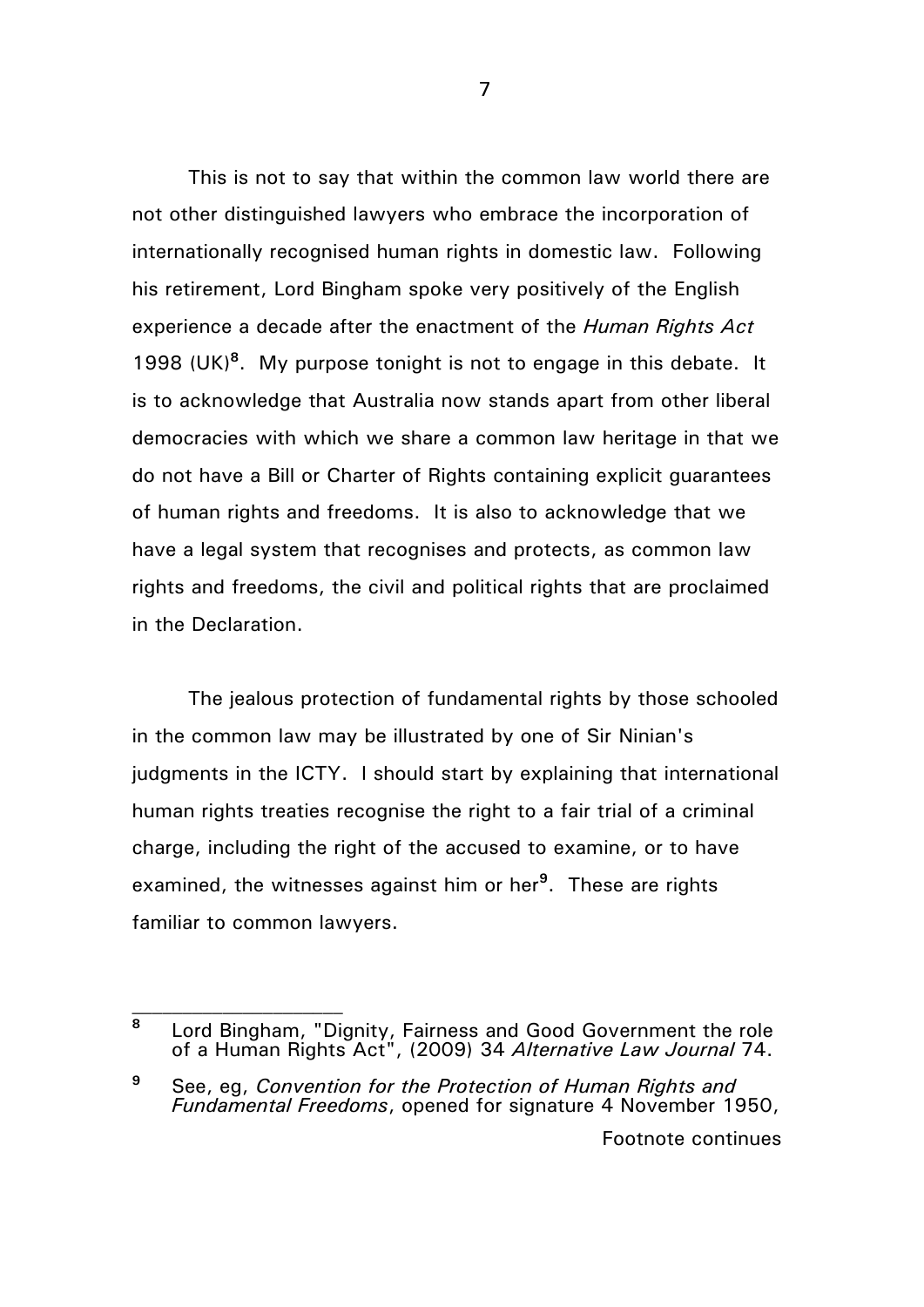The first trial of a war criminal since Nuremberg and Tokyo was the trial of Dusko Tadic, the former leader of the Bosnian-Serb Social Democratic Party. Sir Ninian was one the judges. The prosecutor filed a preliminary motion seeking leave to call witnesses in the prosecution case without disclosing the identity of the witness to the accused or to his counsel. The prosecution feared that its witnesses may be subject to reprisals. By majority, the Tribunal acceded to the prosecutor's application. Sir Ninian dissented. In his judgment, to permit the anonymity of witnesses would not only adversely affect the appearance of justice but was likely to actually interfere with the doing of justice**<sup>10</sup>** .

Belief in the strength of our common law heritage explains why we did not adopt a bill of rights at federation. The delegates who attended the Australasian Conventions where the terms of the Constitution were debated were all familiar with the Constitution of the United States and with the first ten Amendments known as the Bill of Rights and the Fourteenth Amendment, which guarantees the equal protection of the law for all persons born or naturalised in the United States. Our Constitution is modelled on that of the United

<sup>213</sup> UNTS 221 (entered into force 3 September 1953) Art 6(3) (d).

**<sup>10</sup>** *Prosecutor v Dusko Tadic (Decision on the Prosecutor's Motion Requesting Protective Measures for Victims and Witnesses)*  (International Criminal Tribunal for the Former Yugoslavia, Trial Chamber, Case No IT-94-1-T, 10 August 1995) (Judge Stephen).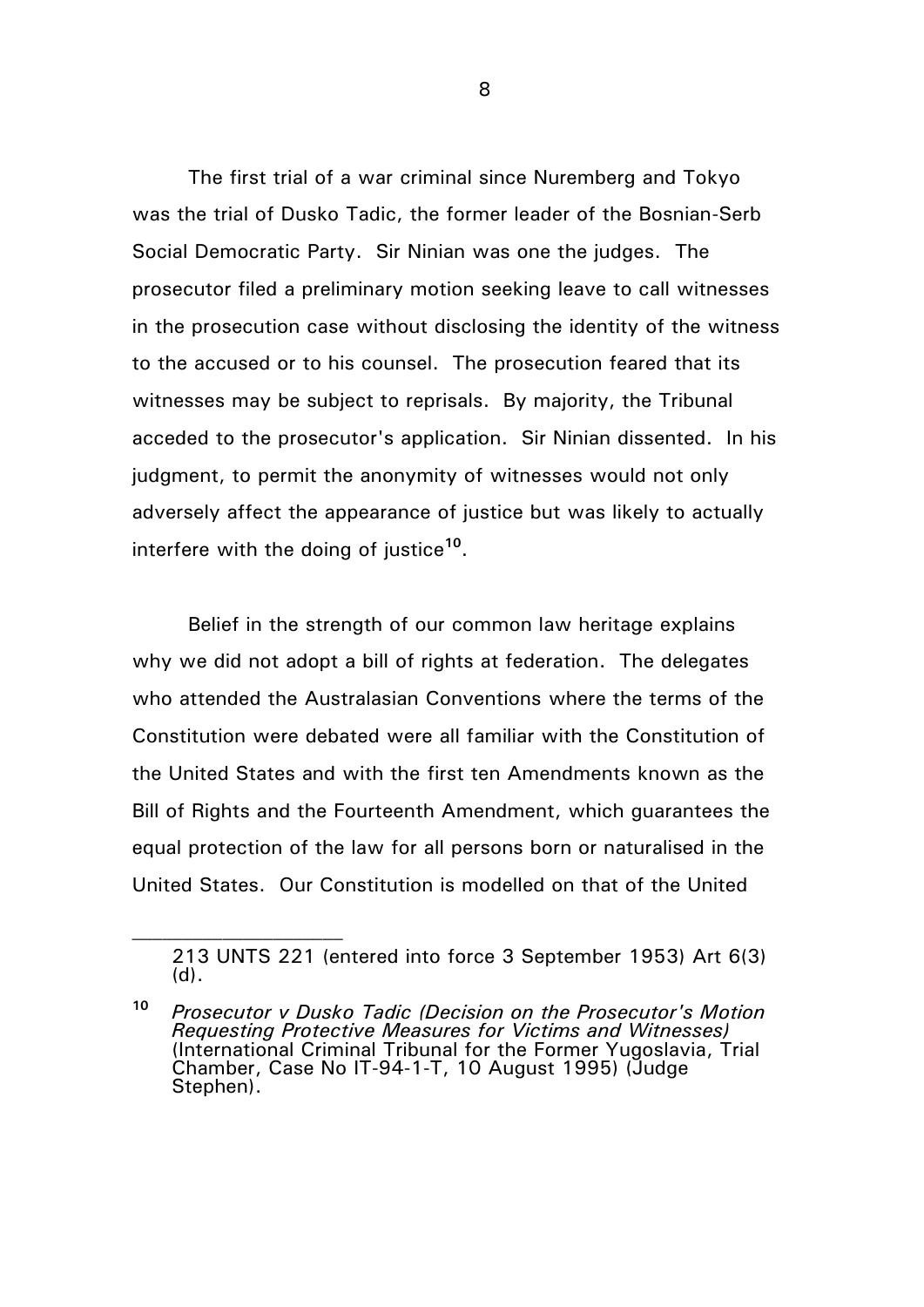States. The decision not to adopt the Bill of Rights or the Fourteenth Amendment was a deliberate one.

Sir Owen Dixon, perhaps the greatest common lawyer of the last century, sought to explain that decision to an audience of American lawyers at a dinner in Detroit in 1942. He pointed out that the guarantees of life, liberty and property against invasion by government had been seen as indispensible in the aftermath of the American Revolution, whereas our history had not suggested the need to control the legislature itself. To what one suspects may been the bewilderment of his audience, Sir Owen observed that to our Founding Fathers the Bill of Rights and the Fourteenth Amendment were undemocratic because to adopt them was to argue a want of confidence in the will of the people**<sup>11</sup>** .

Sir Owen's observation is illustrated by the Convention Debates over a clause which, echoing the Fourteenth Amendment, provided that no State should deny to any person within its jurisdiction the equal protection of the laws. Mr Isaacs pointed out that the Fourteenth Amendment had been enacted following the Civil War when the Southern States had refused to concede the right of citizenship to emancipated slaves. He and other delegates saw no occasion for the adoption of a measure which would prevent

**<sup>11</sup>** Dixon, "Two Constitutions Compared" in Woinarski (ed), *Jesting Pilate and Other Papers and Addresses*, 2nd ed (1965) at 101- 102.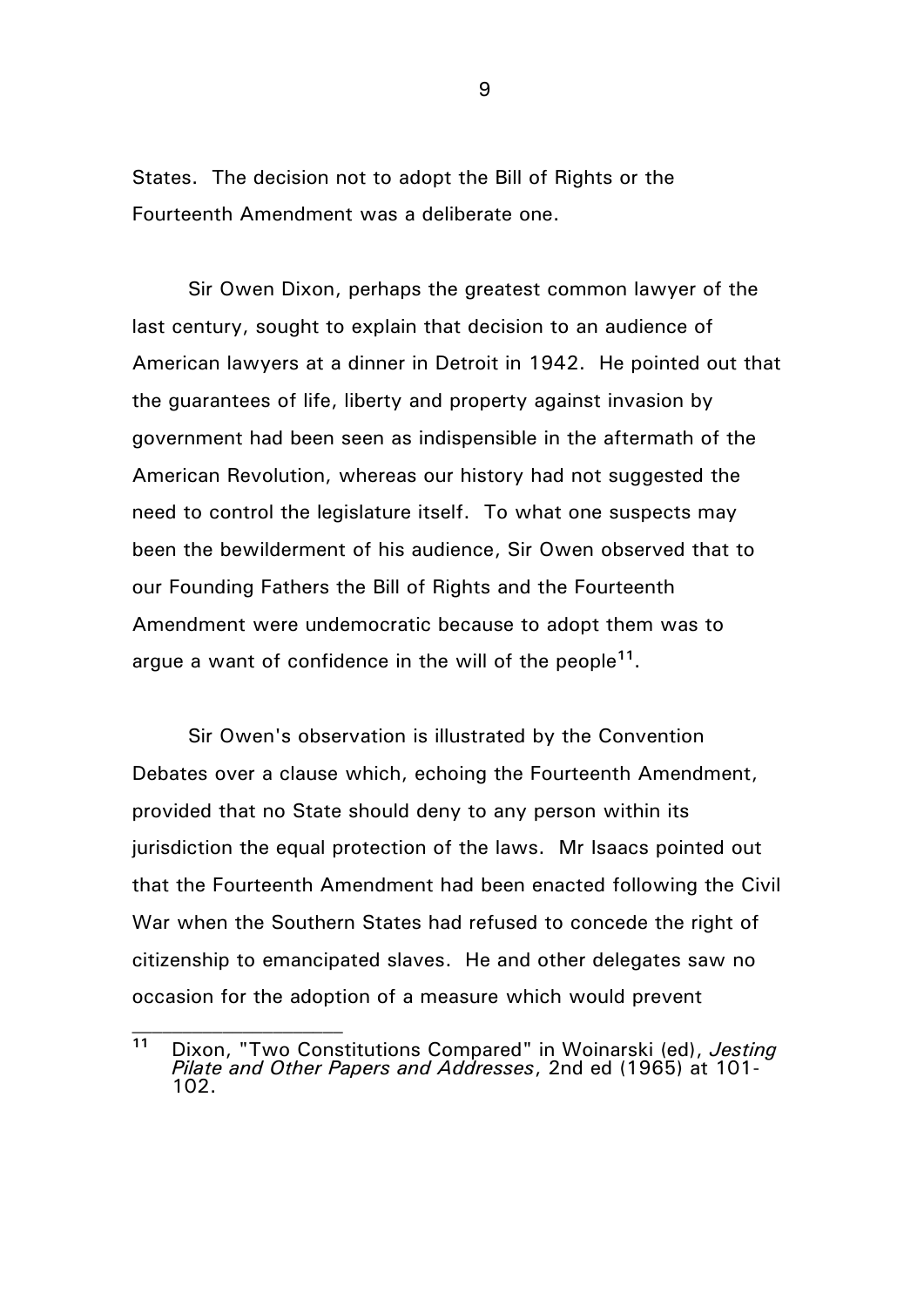distinctions that were common in colonial factory legislation respecting the employment of non-Caucasians**<sup>12</sup>** . The only protection that was thought necessary was against one State discriminating in its law against the residents of another State. This is the guarantee of equality that we find in the Constitution. Section 117 provides that a subject of the Queen resident in any State shall not be subject in other States to any disability or discrimination which would not be equally applicable were he a subject of the Queen resident in that other State.

Section 117 was given a confined operation in *Henry v Boehm***<sup>13</sup>** . Mr Henry was a barrister who was admitted to practice in Victoria. His complaint was with the Admission Rules in South Australia, which required an applicant for admission as a barrister to have been continuously resident in South Australia for three months before lodging the application. Mr Henry commenced proceedings in the original jurisdiction of the High Court seeking a declaration that the Admission Rules were invalid to the extent of the residence requirement. The majority rejected Mr Henry's challenge holding

**<sup>12</sup>** *Official Record of the Debates of the Australasian Federal Convention*, Third Session, Melbourne 1898, Vol I at 668-674.

**<sup>13</sup>** *Henry v Boehm* (1973) 128 CLR 482.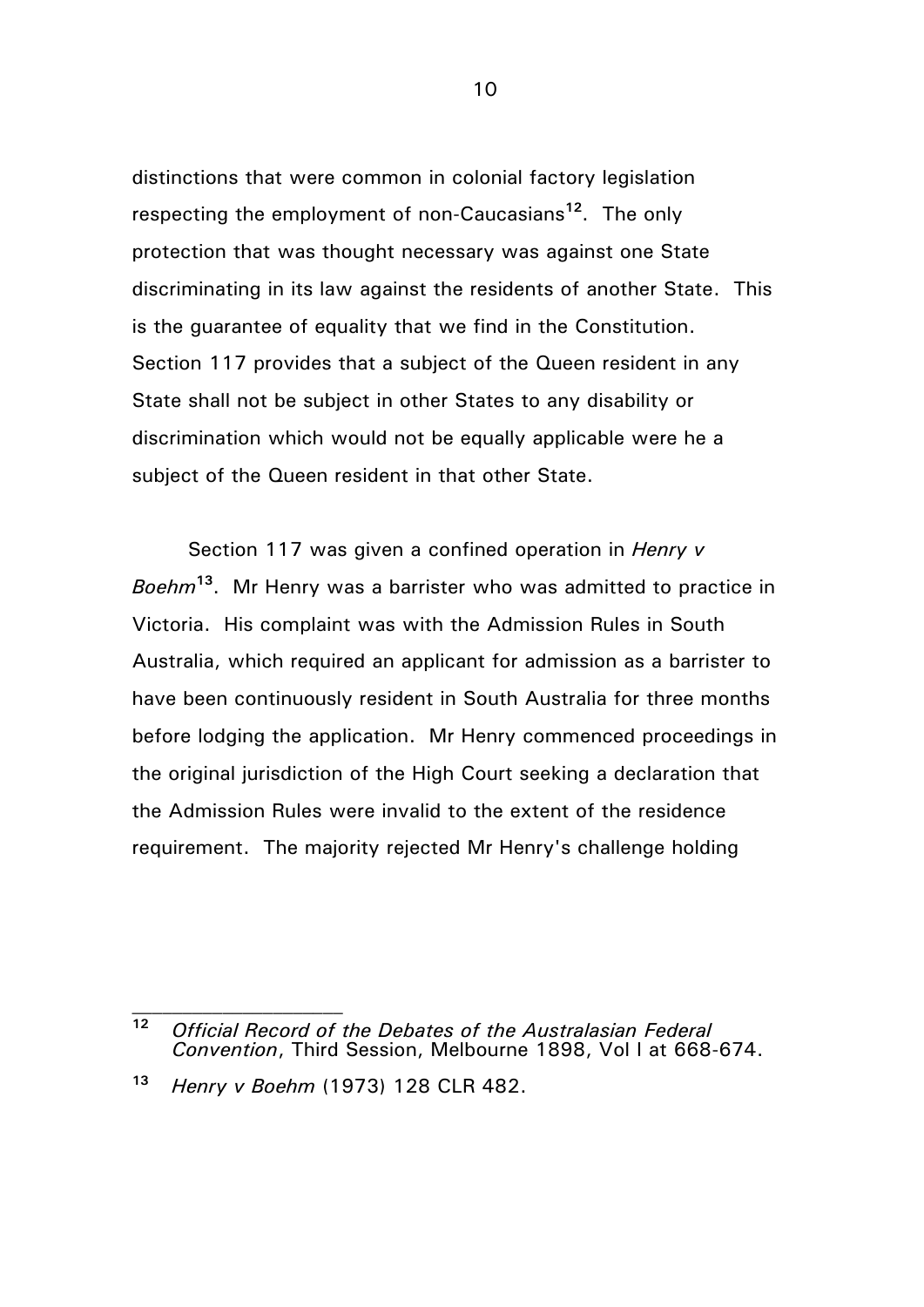that the Rules did not subject him to any disability or discrimination because he was a resident of Victoria**<sup>14</sup>** .

Sir Ninian dissented in *Henry*. He rejected the notion that a requirement of universal application is equally applicable to all; if the discriminating factor relates to a personal attribute and not all persons possess that attribute, while the requirement may apply to all, the disadvantage will apply unequally**<sup>15</sup>**. Sixteen years after *Henry* was decided, a similar challenge was brought by a New South Wales barrister who complained of the requirement under the rules for admission in Queensland that an applicant have an intention of practising principally in that jurisdiction**<sup>16</sup>** . Sir Ninian's dissenting reasons in *Henry* were vindicated. Mason CJ favoured a liberal rather than a narrow interpretation of s 117. His Honour observed**<sup>17</sup>**:

"The very object of federation was to bring into existence one nation and one people. This section is one of the comparatively few provisions in the Constitution which was designed to enhance national unity and a real sense of national identity by eliminating disability or discrimination on account of residence in another State."

- **<sup>15</sup>** *Henry v Boehm* (1973) 128 CLR 482 at 502.
- **<sup>16</sup>** *Street v Queensland Bar Association* (1989) 168 CLR 461.

**<sup>14</sup>** *Henry v Boehm* (1973) 128 CLR 482 at 490 per Barwick CJ; 490 per McTiernan J; 493 per Menzies J; 497-498 per Gibbs J.

**<sup>17</sup>** *Street v Queensland Bar Association* (1989) 168 CLR 461 at 485.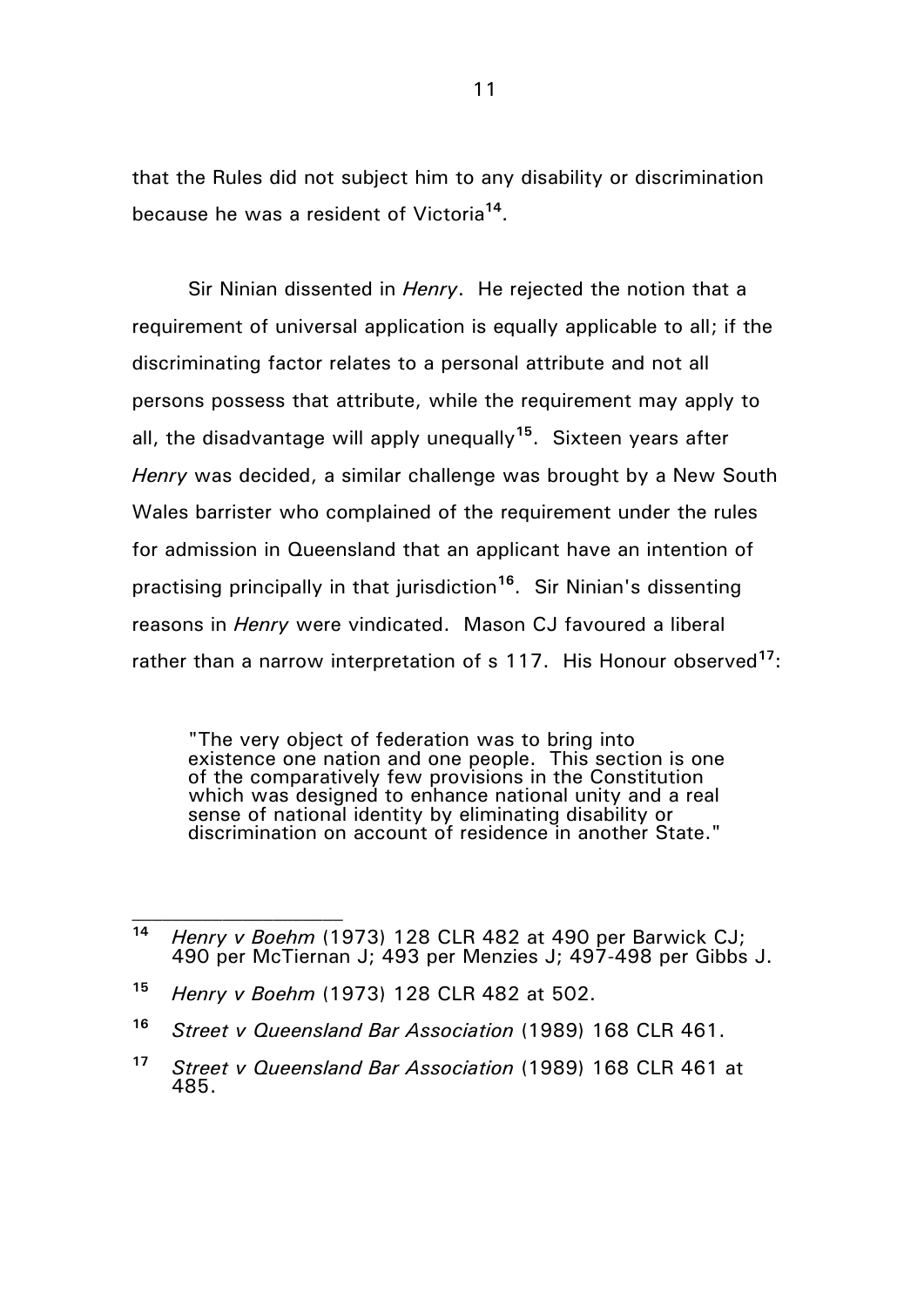Brennan J, in much the same vein, described s 117 as a "guarantee of equal treatment under the law" and as one of the "constitutional pillars of the legal and social unity of the Australian people" **18** . *Henry* was overruled.

Unlike the constitutional guarantee of s 117, the rights and freedoms sourced in the common law which we enjoy may be restricted or abrogated by the Parliament. However, the courts act upon an assumption that the Parliament does not intend to modify or do away with a common law right unless it makes that intention irresistibly clear. It is has become common to refer to this interpretive principle as the "principle of legality".

The rationale for the principle of legality is well explained by Lord Hoffman in *R v Secretary of State for the Home Department; Ex parte Simms***<sup>19</sup>**:

"Parliamentary sovereignty means that parliament can, if it chooses, legislate contrary to fundamental principles of human rights … [t]he constraints upon its exercise by Parliament are ultimately political, not legal. But the principle of legality means that Parliament must squarely confront what it is doing and accept the political cost. Fundamental rights cannot be overridden by general or ambiguous words. This is because there is too great a risk that the full implications of their unqualified meaning may have passed unnoticed in the democratic process.

**<sup>18</sup>** *Street v Queensland Bar Association* (1989) 168 CLR 461 at 512.

**<sup>19</sup>** [2000] 2 AC 115 at 131-2.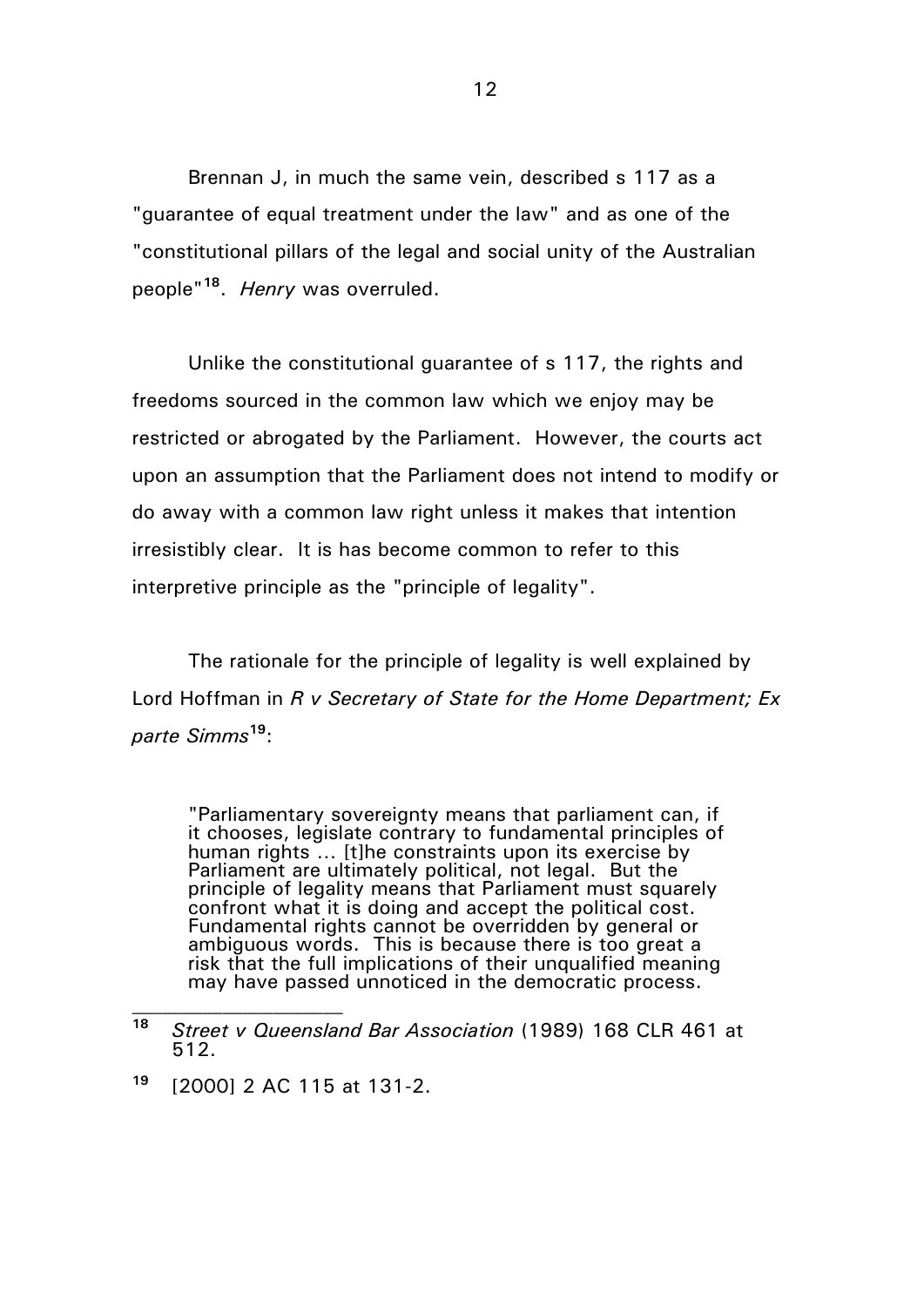In the absence of express language or necessary implication to the contrary, the courts therefore presume that even the most general words were intended to be subject to the basic rights of the individual.'

There is nothing new about the principle of legality. In 1908 it was applied in *Potter v Minahan* to uphold the decision of a magistrate that Mr Minahan was not a "prohibited immigrant" under the *Immigration Restriction Acts* 1901-1905 (Cth). On his arrival in Australia Mr Minahan had failed the dictation test. Mr Minahan had been born in Victoria to a Chinese father and he had been taken to China when he was about five years old. He was an adult at the time of his return. The Magistrate found that Mr Minahan had always had it in mind to return to Australia.

O'Connor J discussed the concept of a man's home in *Potter v Minahan*. In its ordinary meaning, his Honour said, no matter how long a man may be absent from his home, it remains his home if he has it in mind to return to it**<sup>20</sup>** . There was no reason to find that "immigrant" had a different meaning in the Immigration Restriction Acts. In a frequently cited passage O'Connor J observed**<sup>21</sup>**:

"It is in the last degree improbable that the legislature would overthrow fundamental principles, infringe rights, or depart from the general system of law, without expressing its intention with irresistible clearness".

**<sup>20</sup>** *Potter v Minahan* (1908) 7 CLR 277 at 301.

**<sup>21</sup>** *Potter v Minahan* (1908) 7 CLR 277 at 304.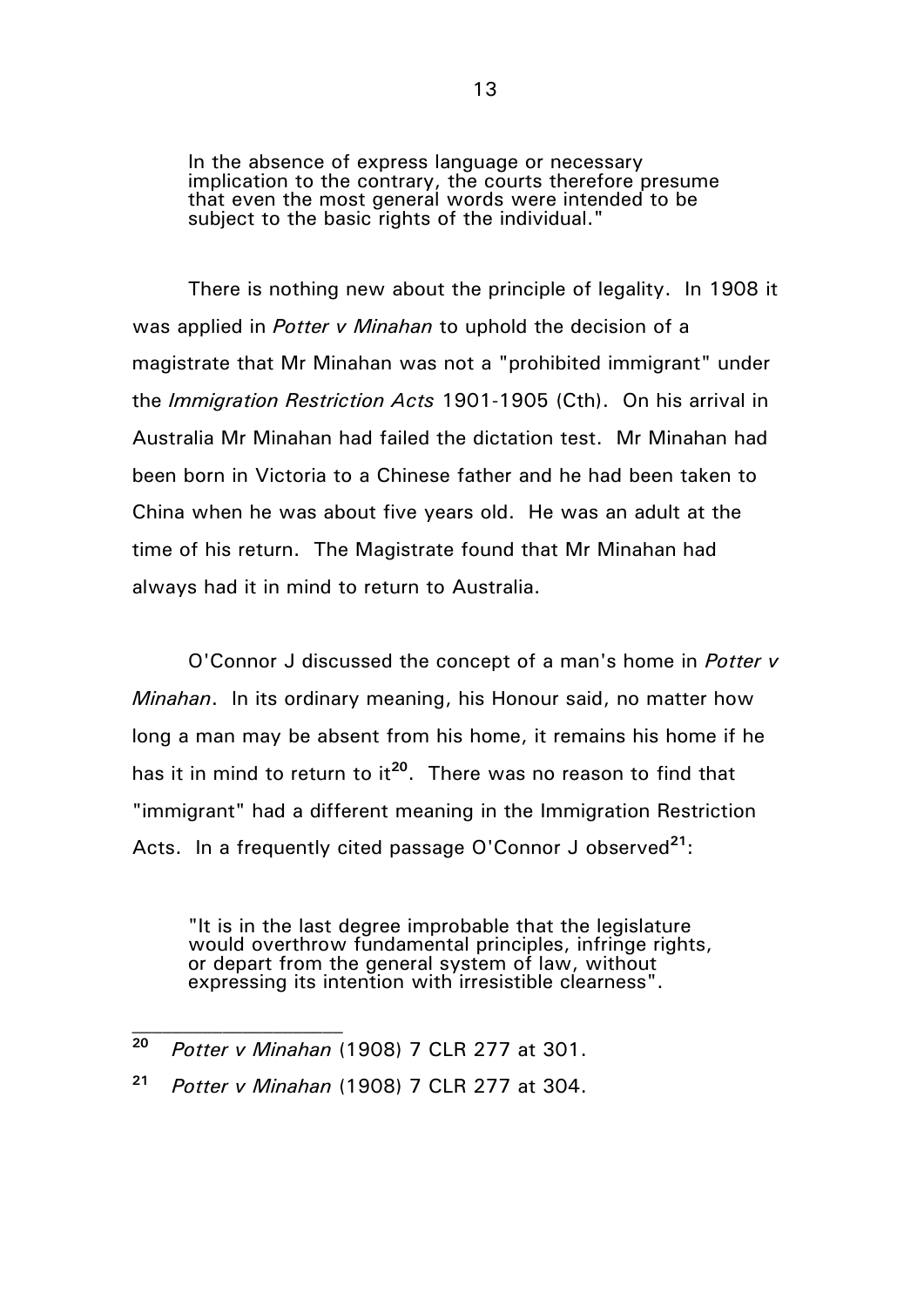The vigour with which the courts protect common law freedoms is illustrated by *Coco v The Queen***<sup>22</sup>** . In that case, a Supreme Court judge in Queensland issued a warrant approving the use of a listening device in premises occupied by Mr Coco. Police officers obtained entry to Mr Coco's premises to install the listening device by pretending that they were investigating a fault in his telephone. Mr Coco was later charged with an offence and the prosecution tendered recordings of conversations which had been obtained with the use of the listening device at the trial. Mr Coco successfully appealed against his conviction on the ground that the listening device evidence was unlawfully obtained and should have been excluded.

Mr Coco's point was that the statute only authorised the *use* of a listening device; it did not authorise entry onto premises in order to install the device. The Court accepted that argument. Mr Coco, like every person in possession of premises, had a common law right to exclude others from those premises**<sup>23</sup>** . The Court rejected the prosecution's argument that the statute impliedly authorised the issue of a warrant permitting entry to install and retrieve a device:

**<sup>22</sup>** (1994) 179 CLR 427.

**<sup>23</sup>** *Coco v The Queen* (1994) 179 CLR 427 at 435 citing *Entick v Carrington* (1765) 2 Wills 275 at 291 [95 ER 807 at 817]; *Halliday v Nevill* (1984) 155 CLR 1 at 10 per Brennan J; *Plenty v Dillon* (1991) 171 CLR 635 at 639 per Mason CJ, Brennan and Toohey JJ at 647 per Gaudron and McHugh JJ.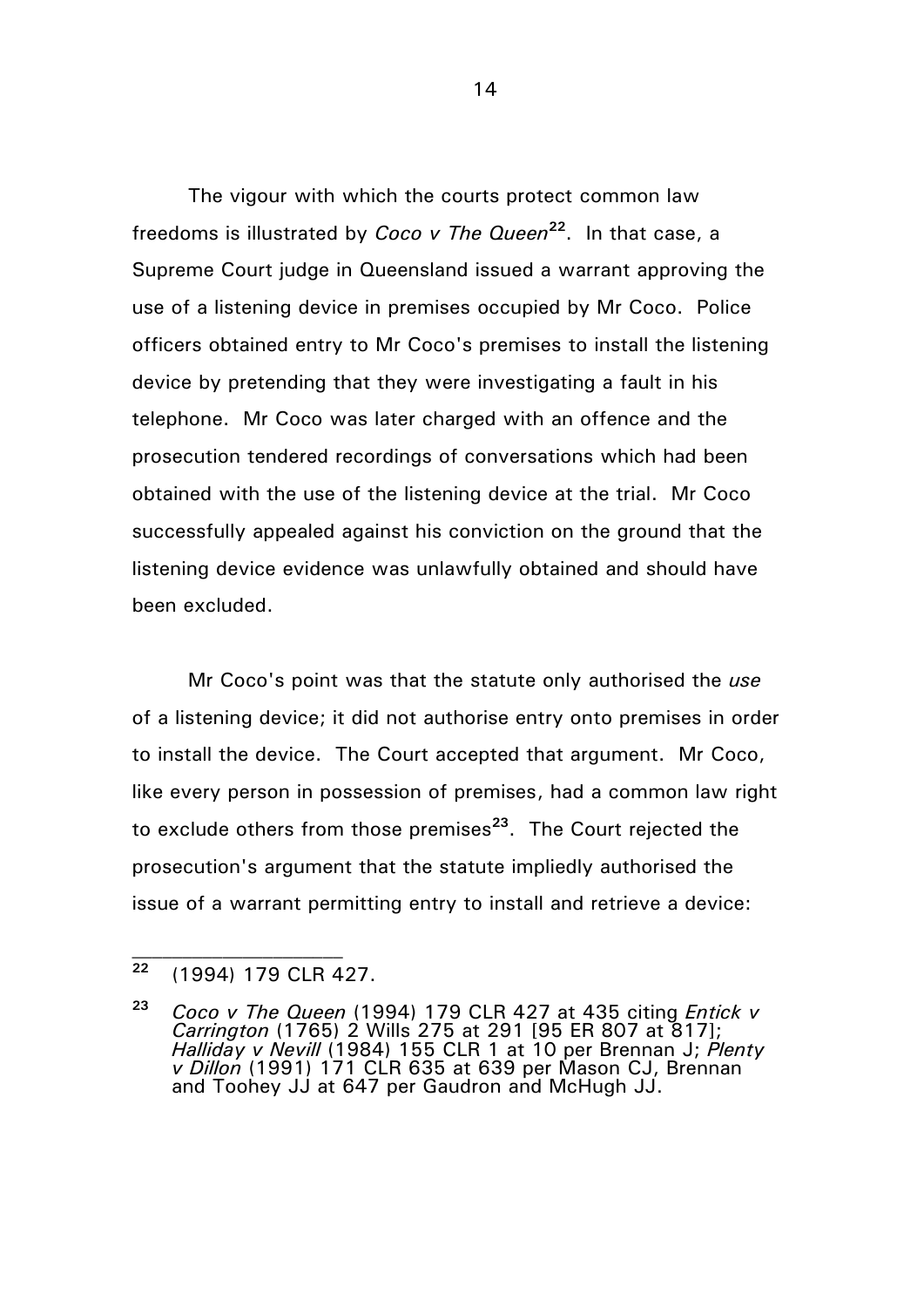statutory authority to engage in conduct that would otherwise be a trespass must be expressed in unmistakable and unambiguous language. Inconvenience in carrying out a statutory object was "not a ground for eroding fundamental common law rights"**<sup>24</sup>** .

The principle of legality has been described as an aspect of the rule of law**<sup>25</sup>** . More fundamentally the separation of judicial from legislative or executive power, for which the Constitution provides, gives effect to the rule of law**<sup>26</sup>** . The object of the separation of judicial power is the protection of the rights of individuals by ensuring that those rights are determined by a judiciary that is independent of the parliament and the executive**<sup>27</sup>** . Legislation which purports to require a court to depart in some significant respect from the methods and standards which characterise the exercise of judicial power may be invalidated**<sup>28</sup>**. For this reason, the

**<sup>24</sup>** *Coco v The Queen* (1994) 179 CLR 427 at 436 citing *Plenty v Dillon* (1991) 171 CLR 635 at 654.

**<sup>25</sup>** *Electrolux Home Products Pty Ltd v Australian Workers' Union* (2004) 221 CLR 309 per Gleeson CJ at 329 [21].

**<sup>26</sup>** *Thomas v Mowbray* (2007) 233 CLR 307 at 342 [61] per Gummow and Crennan JJ; *APLA Ltd v Legal Services Commissioner (NSW)* (2005) 224 CLR 322 at 351-352 [30] per Gleeson CJ and Heydon J.

**<sup>27</sup>** *The Queen v Quinn; Ex parte Consolidated Food Corporation* (1977) 138 CLR 1 at 11 per Jacobs J; *Wilson v Minister for Aboriginal and Torres Strait Islander Affairs* (1996) 189 CLR 1 at 11 per Brennan CJ, Dawson, Toohey, McHugh and Gummow JJ.

**<sup>28</sup>** *South Australia v Totani* (2010) 242 CLR 1.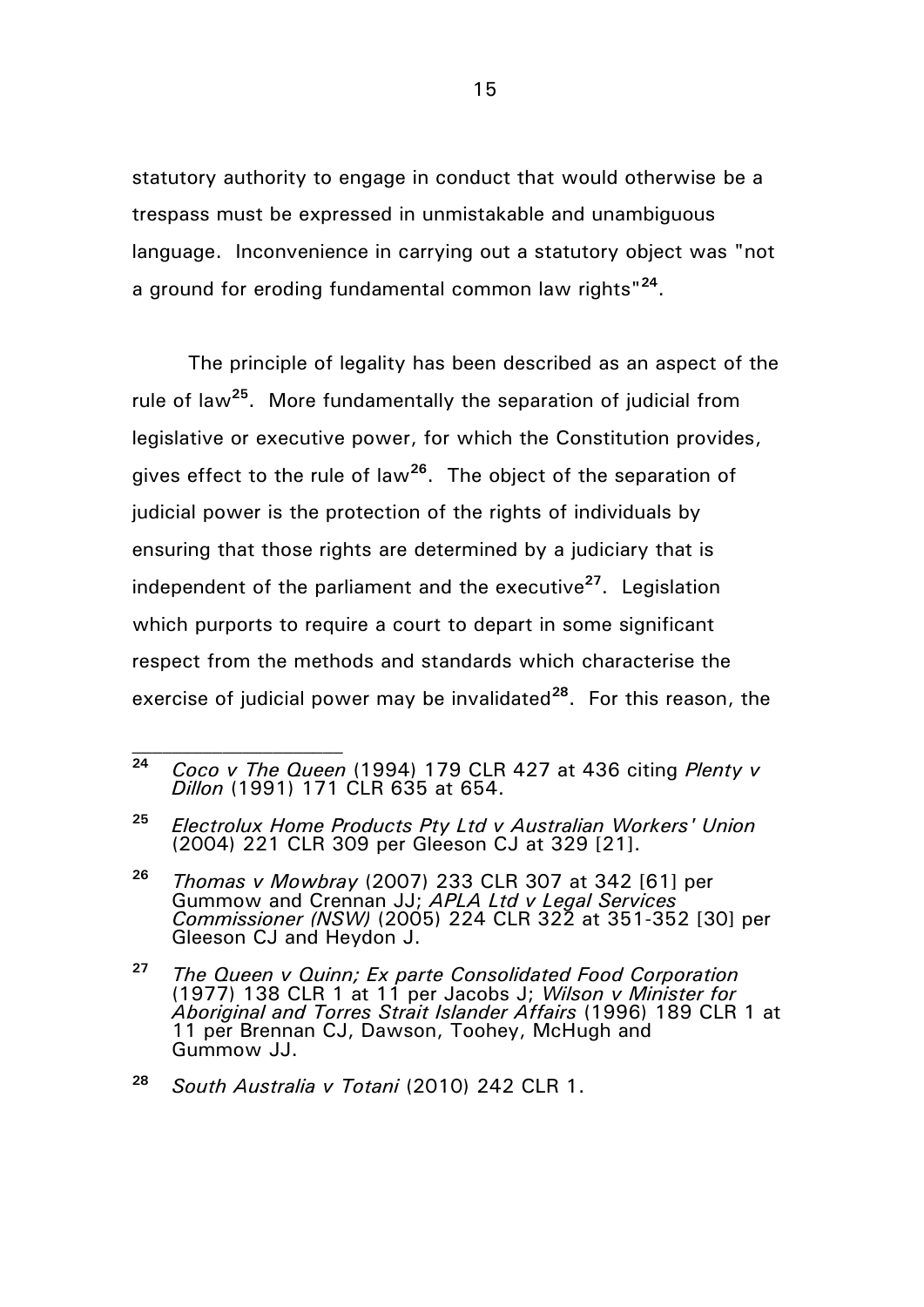requirement that courts accord all who appear before them equality before the law in a procedural sense may be accepted**<sup>29</sup>** .

Nonetheless, the Constitution does not contain a guarantee of substantive equality under the law. The Commonwealth Parliament may if it chooses enact laws which do not operate uniformly throughout the Commonwealth**<sup>30</sup>** . The proposition that there is an implied guarantee of equality under law was raised in *Leeth v The Queen***<sup>31</sup>** . The case illustrates the difficulty of achieving substantive equality within a federation. The Constitution requires the States to provide for the detention of Commonwealth prisoners in State prisons**<sup>32</sup>** . Should Commonwealth prisoners be treated equally throughout Australia with the consequence that their treatment differs from the treatment of State prisoners housed in the same prison? Mr Leeth was convicted of offences against Commonwealth law in the Supreme Court of Queensland. The *Commonwealth Prisoners Act* 1967 (Cth) required a court sentencing a Commonwealth offender to fix the minimum term by reference to

**<sup>29</sup>** *Polyukovich v The Commonwealth* (1991) 172 CLR 501 at 607 per Deane J; *Nicholas The Queen* (1998) 193 CLR 173 at 208 per Gaudron J.

**<sup>30</sup>** *Kruger v The Commonwealth* (1997) 190 CLR 1 44-45 per Brennan CJ; 63 per Dawson J; 142 per McHugh J; 153-155 per Gummow J;

**<sup>31</sup>** *Leeth v The Queen* (1992) 174 CLR 455; *Kruger v The Commonwealth* (1997) 190 CLR 1.

**<sup>32</sup>** Constitution, s 120.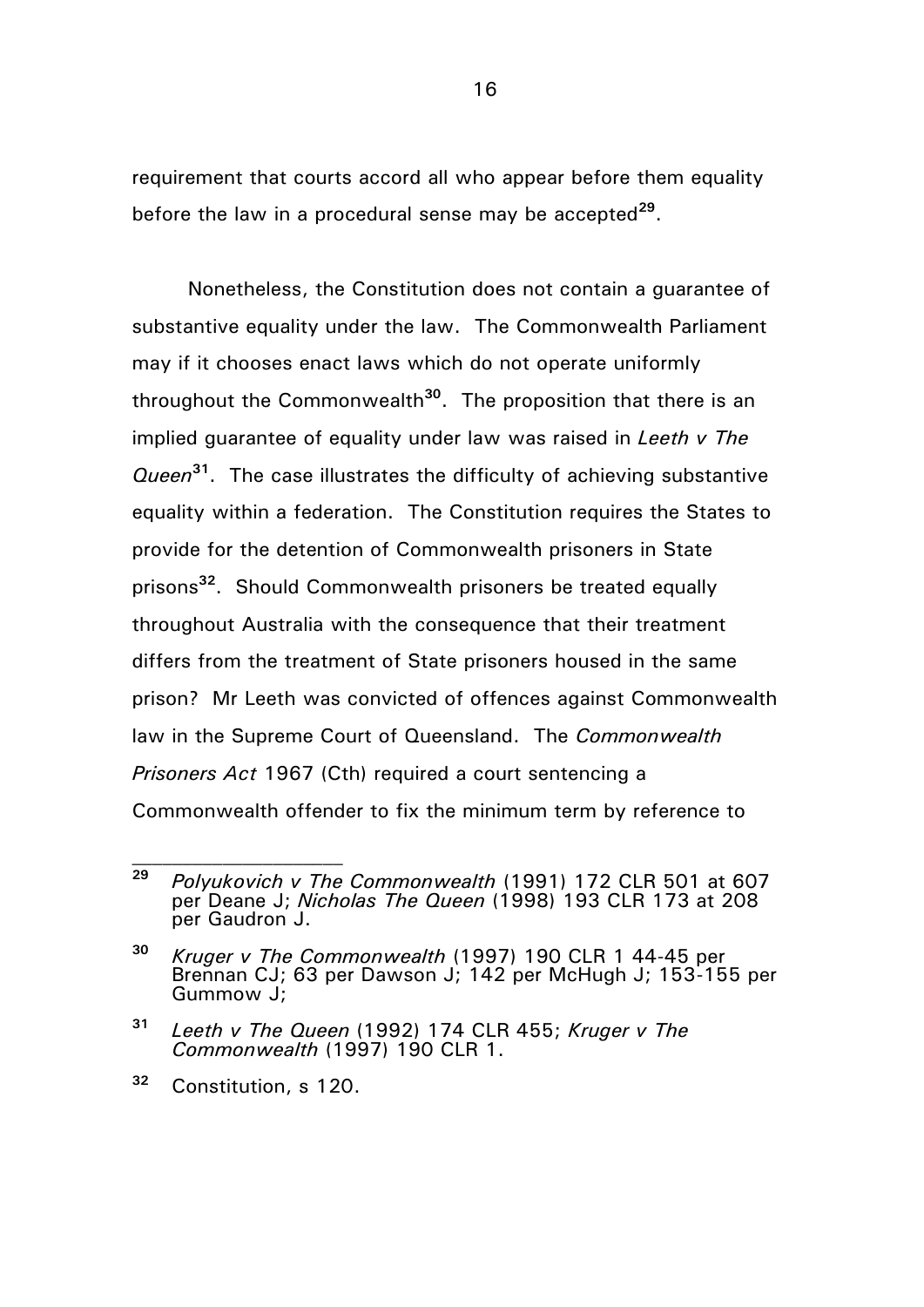the law of the State or Territory in which the offender was sentenced. There were significant differences in the way the minimum term was calculated under the laws of the States and Territories.

Mr Leeth brought proceedings in the High Court contending that the provision of the Commonwealth Prisoners Act was invalid because it required the unequal treatment of Commonwealth offenders. In rejecting Mr Leeth's argument, the majority commented on the likely unrest that would be occasioned if Commonwealth offenders serving sentences were subject to a different regime respecting minimum terms than State offenders housed in the same prison**<sup>33</sup>** .

While we do not have a constitutional guarantee that Commonwealth laws will accord substantive equality, we do have a framework of laws enacted by the State and Commonwealth proscribing various forms of discrimination. Australia was an early signatory to the *Convention on the Elimination of All forms of Racial Discrimination* ("the Convention")**<sup>34</sup>**. The *Racial Discrimination Act* 1975 (Cth) ("the RDA") was enacted to give effect to the

**<sup>33</sup>** *Leeth v The Commonwealth* (1992) 174 CLR 455 at 466 per Mason CJ, Dawson and McHugh JJ.

**<sup>34</sup>** *International Convention on the Eliminating of All Forms of Racial Discrimination,* opened for signature 21 December 1965, 660 UNTS 195 (entered into force 4 January 1969)("ICERD").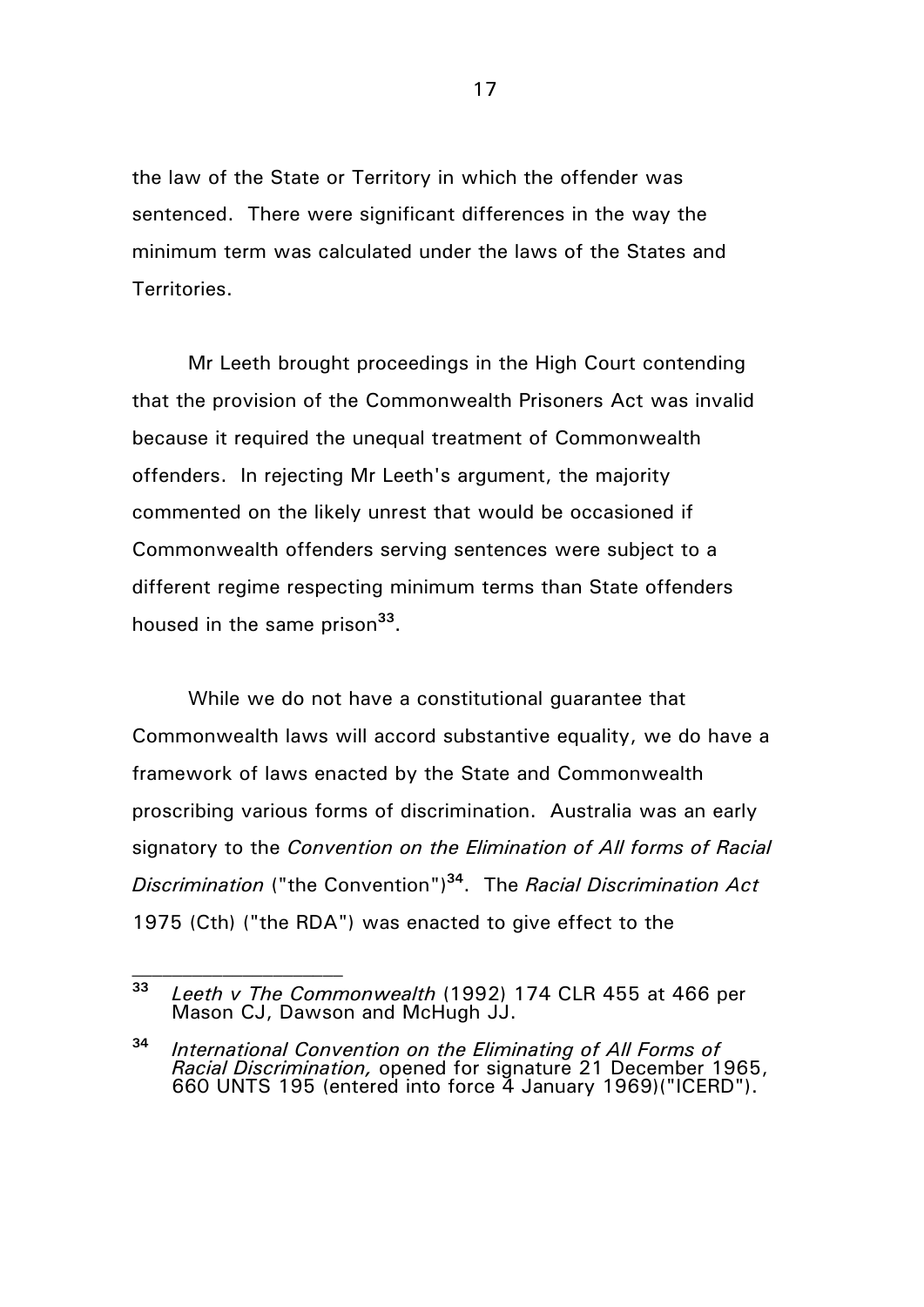Convention. States Parties to the Convention commit themselves to prohibiting racial discrimination**<sup>35</sup>** and to taking effective measures to nullify any racially discriminatory laws or regulations**<sup>36</sup>**. The Convention also requires States Parties, when the circumstances warrant, to take concrete measures to ensure the adequate development and protection of racial groups and individuals belonging to them for the purpose of guaranteeing them the equal enjoyment of human rights and fundamental freedoms**<sup>37</sup>** .

Section 10 of the RDA, is headed "rights to equality before the law". In summary, if a law creates a right that is not universal because it is not conferred on people of a particular race, s 10 operates to confer the right on persons of that race. And if a law prohibits persons of a particular race from enjoying a right or freedom enjoyed by persons of another race, s 10 confers that right on the persons who are the subject of the prohibition**<sup>38</sup>** . It is not necessary that the law makes a distinction, in terms, based on race.

- **<sup>37</sup>** ICERD, Art 2(2).
- **<sup>38</sup>** *Western Australia v Ward* (2002) 213 CLR 1 at 99-100 [106]- [107]; *Gerhardy v Brown* (1985) 159 CLR 70 at 98-99 per Mason J.

**<sup>35</sup>** ICERD, Art 2(1)(d).

**<sup>36</sup>** ICERD, Art 2(1)(c).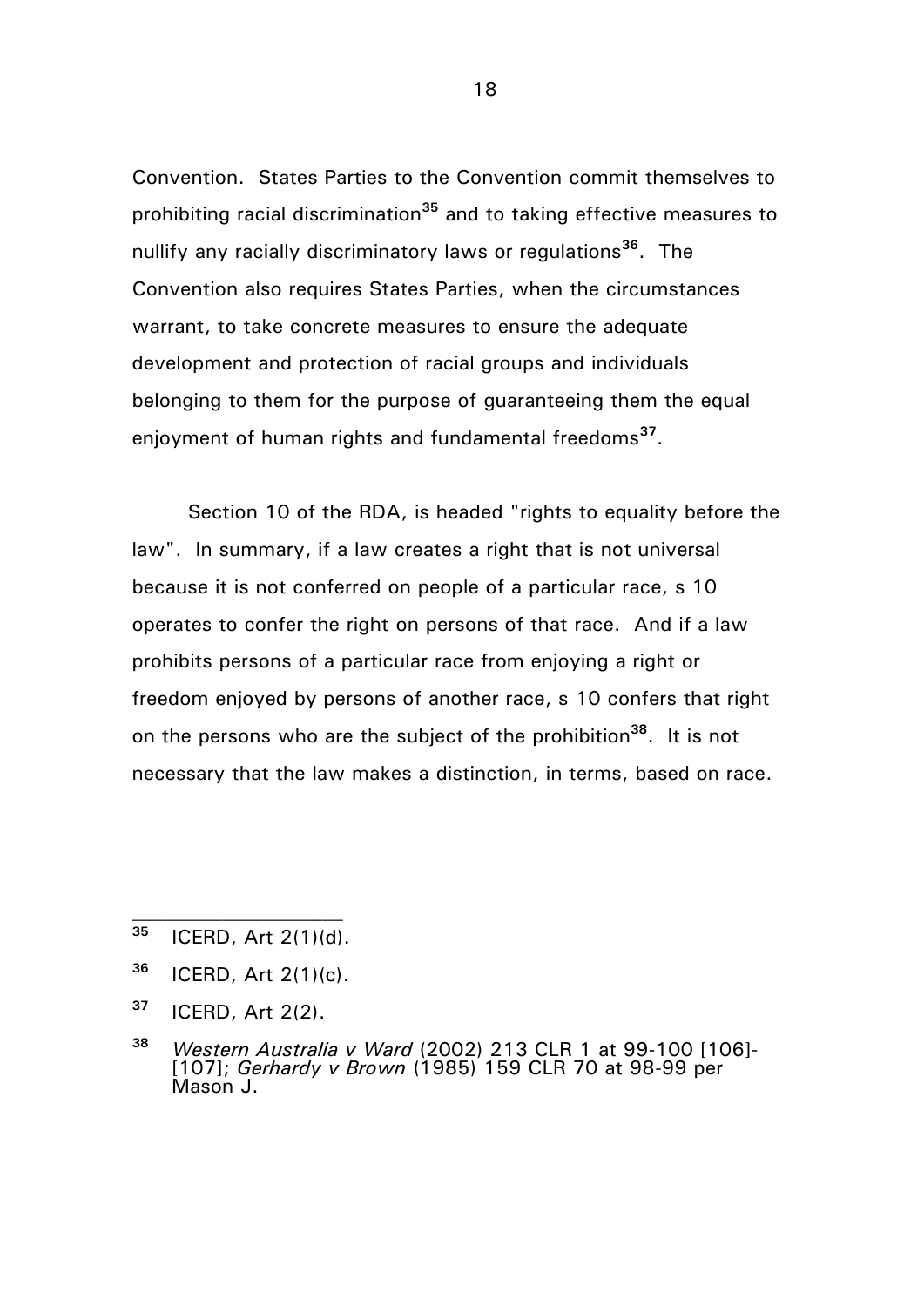Section 10 applies to the discriminatory operation and effect of legislation**<sup>39</sup>** .

The prohibition of laws that discriminate on the ground of race is subject to the provision of "special measures" **<sup>40</sup>**. Special measures are defined in the Convention**<sup>41</sup>**. They are measures taken for the sole purpose of securing adequate advancement of a racial group or individual in order to ensure the equal enjoyment or exercise of human rights and fundamental freedoms. They must not lead to the maintenance of separate rights for different racial groups and they must not be continued after their objective has been achieved. The difficulties arising from the incorporation into our domestic law of the broadly stated criteria of "special measures" are illustrated in *Maloney v The Queen***<sup>42</sup>** .

Mrs Maloney, an Aboriginal woman living on Palm Island, was charged with an offence under the *Liquor Act* 1992 (Q). That Act made it an offence for a person to possess more than a prescribed quantity of liquor in a public place in a restricted area. Palm Island

**<sup>39</sup>** *Gerhardy v Brown* (1985) 159 CLR 70 at 97, 99 per Mason J; *Mabo v Queensland [No 1]* (1988) 166 CLR 186 at 198-199 per Mason CJ; 216-219 per Brennan, Toohey and Gaudron JJ; 231- 232 per Deane J; *Western Australia v Ward* (2002) 213 CLR 1 at 103 [115].

**<sup>40</sup>** RDA, s 8(1).

**<sup>41</sup>** ICERD, Art 1(4).

**<sup>42</sup>** (2013) 252 CLR 168.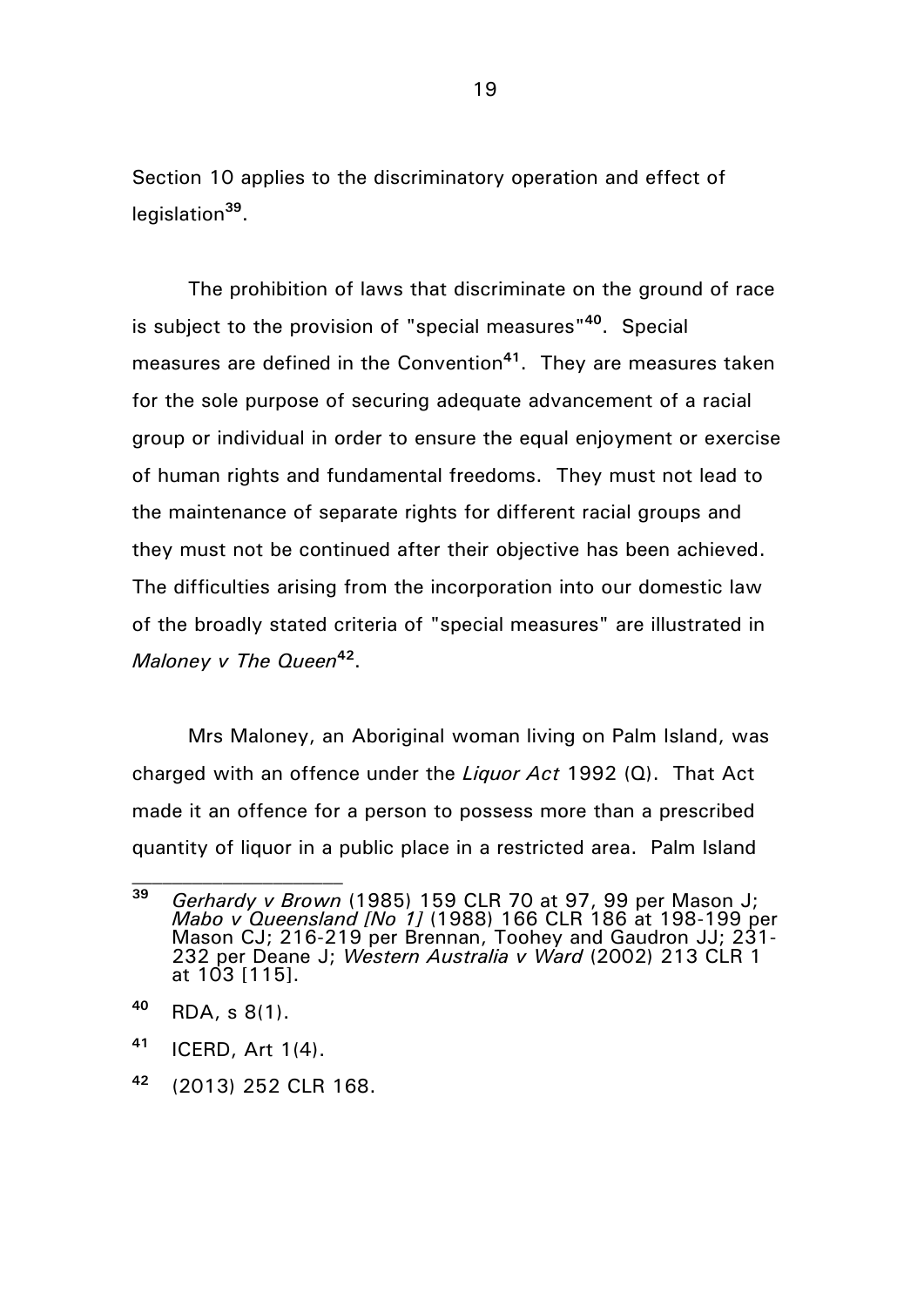was a restricted area. Mrs Maloney's offence related to her possession of a bottle of bourbon and a bottle of rum in her car in a public place on Palm Island. Needless to say, had Mrs Maloney possessed that quantity of liquor in a public place elsewhere in Queensland she would not have committed an offence.

Mrs Maloney was convicted before the Magistrates Court on Palm Island. She appealed against her conviction, arguing that the restrictions imposed by the Act were inconsistent with s 10 of the RDA**<sup>43</sup>** . Queensland contended that the law treated Aboriginal persons and non-Aboriginal persons equally: a non-Aboriginal person on Palm Island would commit an offence if he or she had the proscribed quantity of alcohol in his or her possession in a public place**<sup>44</sup>** . And, Queensland argued, the possession of alcohol is not a fundamental human right or freedom**<sup>45</sup>** . In the alternative, Queensland submitted that the restrictions were a special measure.

Although the liquor restrictions did not single out Aboriginal persons, 97 per cent of the residents of Palm Island are Aboriginal. The majority of the Court found that the liquor restrictions would have been inconsistent with s 10 of the RDA and therefore invalid under s 109 of the Constitution, because in their operation they had

- **<sup>43</sup>** *Maloney v The Queen* (2013) 252 CLR 168 at 190-191 [36].
- **<sup>44</sup>** *Maloney v The Queen* (2013) 252 CLR 168 at 190-191 [36].
- **<sup>45</sup>** *Maloney v The Queen* (2013) 252 CLR 168 at 191 [37].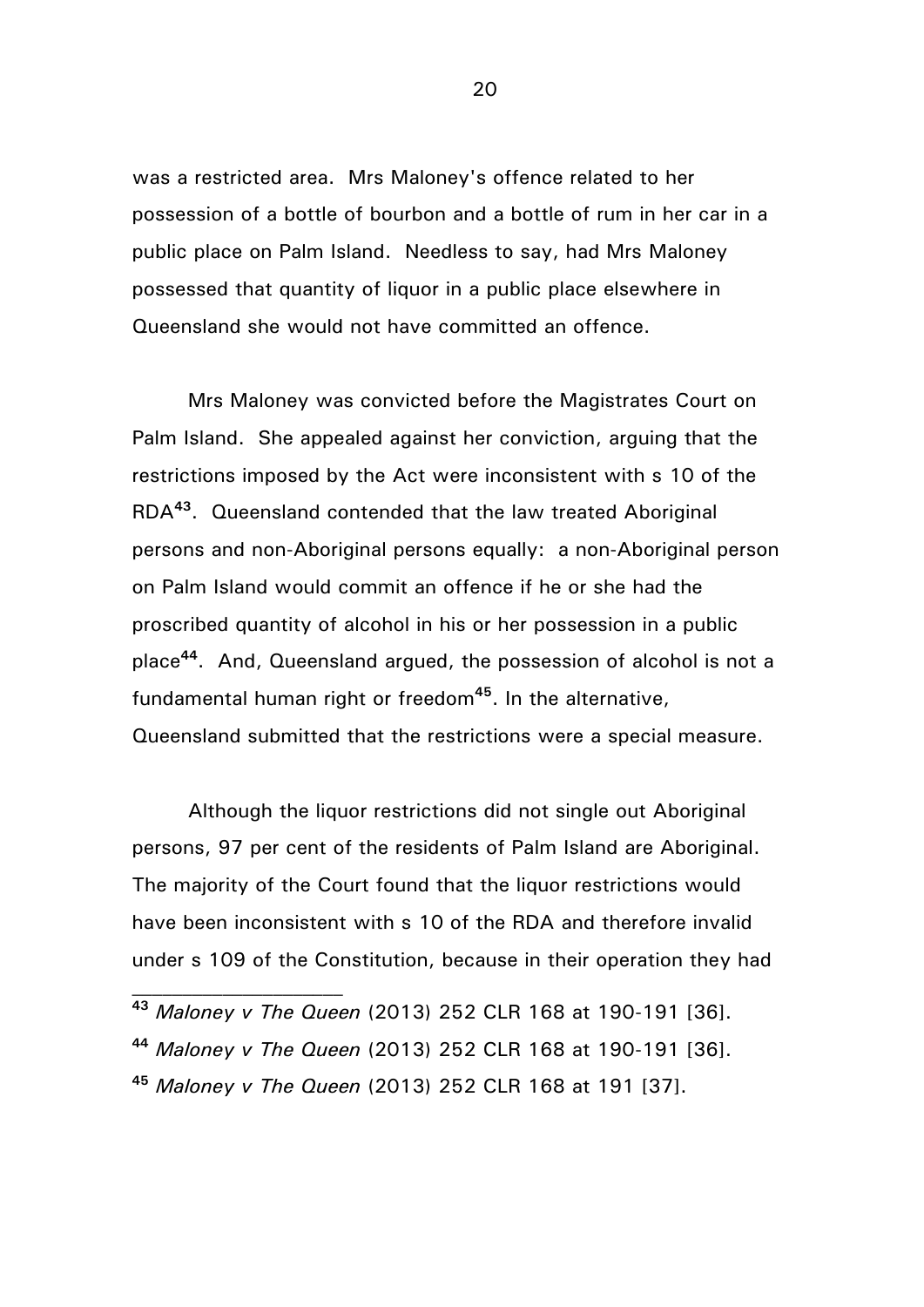a discriminatory effect on Mrs Maloney's right to own property**<sup>46</sup>** . Nonetheless, there was material before the Court to show that the imposition of the restrictions was a response to the findings of the Cape York Justice Study. That study described alcohol abuse and associated violence as being so prevalent and damaging to Indigenous communities in northern Queensland as to threaten their existence**<sup>47</sup>** .

Mrs Maloney acknowledged that it was appropriate that Palm Island have an alcohol management plan. She contended that the particular restrictions were not a proportionate response to the problem of alcohol abuse on the island. She maintained that there had not been adequate consultation with the local residents and that a less intrusive measure, such as providing better support services for those who drink excessively, might have been adopted**<sup>48</sup>** .

The broad proportionality inquiry proposed by Mrs Maloney did not command support within the Court. The liquor restrictions were found to be a "special measure". Plainly minds may differ about whether restrictions of this kind in fact promote substantive equality for those who are the subject of them. However, as French CJ

**<sup>46</sup>** *Maloney v The Queen* (2013) 252 CLR 168 at 252 [227].

**<sup>47</sup>** *Maloney v The Queen* (2013) 252 CLR 168 at 187 [27]; 260 [248].

**<sup>48</sup>** *Maloney v The Queen* (2013) 252 CLR 168 at 257 [238].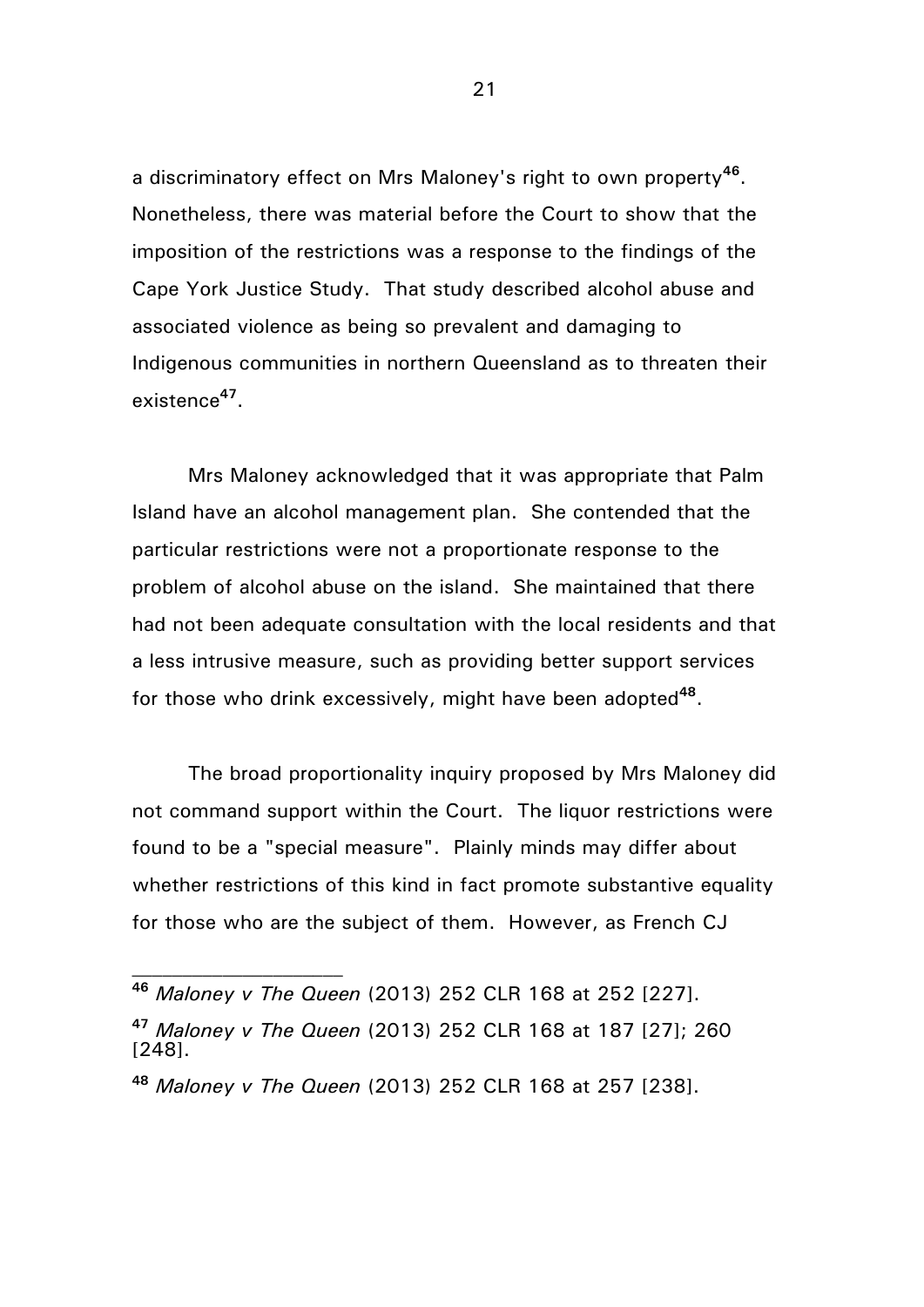explained, the Court's task had to be undertaken with appropriate regard to the respective functions of the legislature, the executive and the judiciary under our Constitution**<sup>49</sup>** . This required the determination of whether the liquor restrictions answered the statutory description of being a measure taken for the sole purpose of "securing adequate advancement" of the Aboriginal community on Palm Island.

In a private law context, the High Court has not received plaudits for its endeavours to ensure substantive equality for married women with respect to what has come to be known as "sexually transmitted debt"**<sup>50</sup>**: commonly, a wife acting as surety for her husband's business debts. In 1939 in *Yerkey v Jones* the High Court developed a special equity for the benefit of the wife in such a case**<sup>51</sup>** .

Mrs Jones, who was the owner of her own home at the time she married Mr Jones, agreed to a mortgage being taken over the property to secure a loan to enable him to purchase a poultry farm. Mrs Jones had doubts about the wisdom of the venture but she

**<sup>49</sup>** *Maloney v The Queen* (2013) 252 CLR 168 at 193 [45].

**<sup>50</sup>** Australian Law Reform Commission, *Equality Before the Law: Womens Equality*, Report 69 (1994), Ch 13.

**<sup>51</sup>** (1939) 63 CLR 649.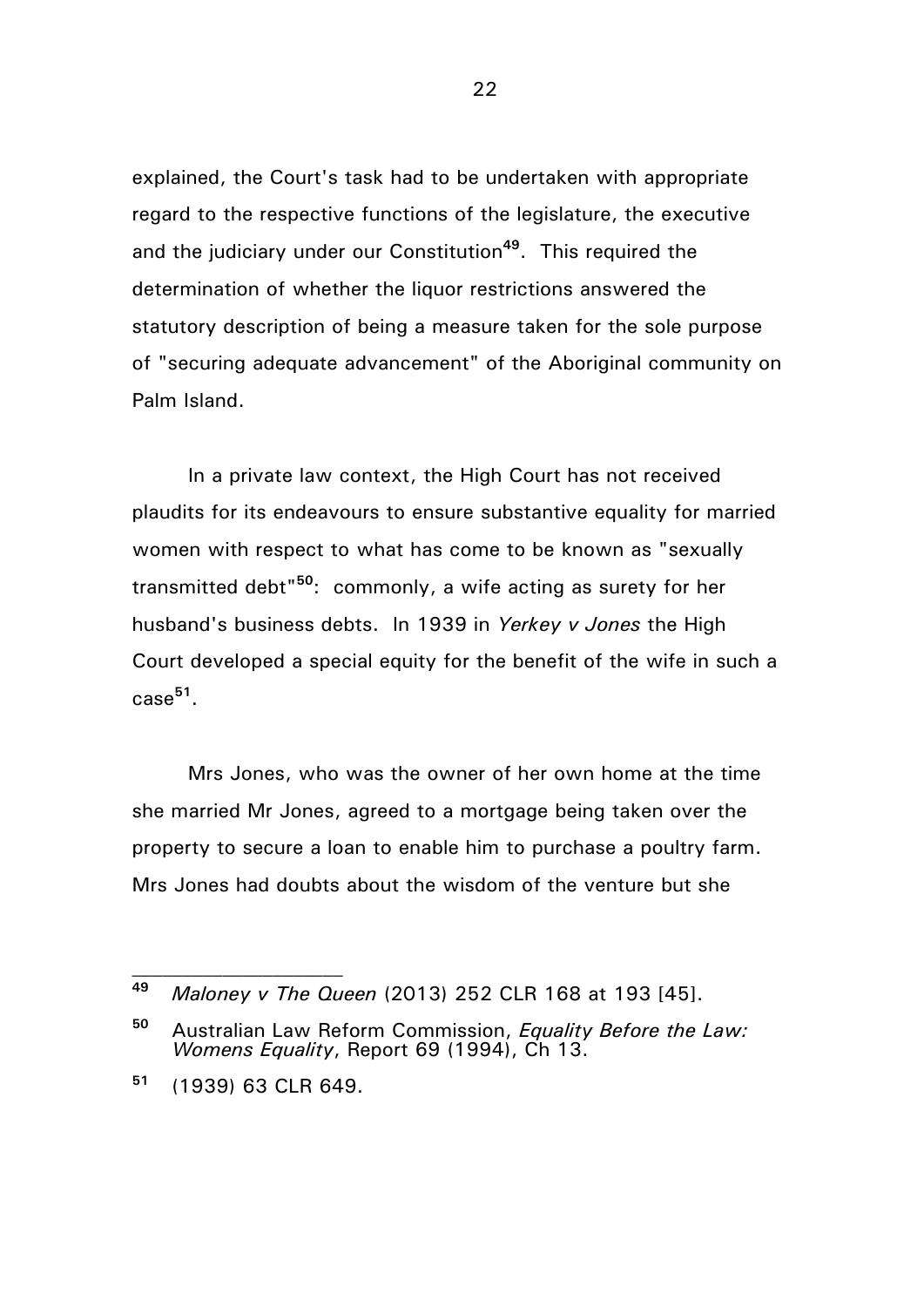agreed nonetheless. Dixon J, as he then was, enunciated the principle in this way**<sup>52</sup>**:

"[I]f a married woman's consent to become a surety for her husband's debt is procured by the husband and, without understanding its effect in essential respects, she executes an instrument of suretyship which the creditor accepts without dealing with her personally, she has a prima facie right to have it set aside."

By the end of the last century the decision in *Yerkey v Jones* had come to be seen as somewhat outmoded. In 1994, the House of Lords rejected a special principle applying to married women in favour of a principle, expressed in gender neutral terms, to set aside a guarantee given by one cohabitee to secure the debts of another cohabitee unless the creditor has taken reasonable steps to satisfy itself that the surety entered the transaction with knowledge of the true facts**<sup>53</sup>** . The Court of Appeal of New South Wales subsequently rejected a wife's claim to have a mortgage that she had executed to secure her husband's business debts declared to be of no force or effect in the case of *National Australia Bank v Garcia***<sup>54</sup>**. The Court of Appeal was critical of the principle in *Yerkey v Jones* because it

**<sup>52</sup>** *Yerkey v Jones* (1939) 63 CLR 649 at 683.

**<sup>53</sup>** *Barclays Bank plc v O'Brien* [1994] 1 AC 180.

**<sup>54</sup>** *National Australia Bank Ltd v Garcia* (1995) 39 NSWLR 577.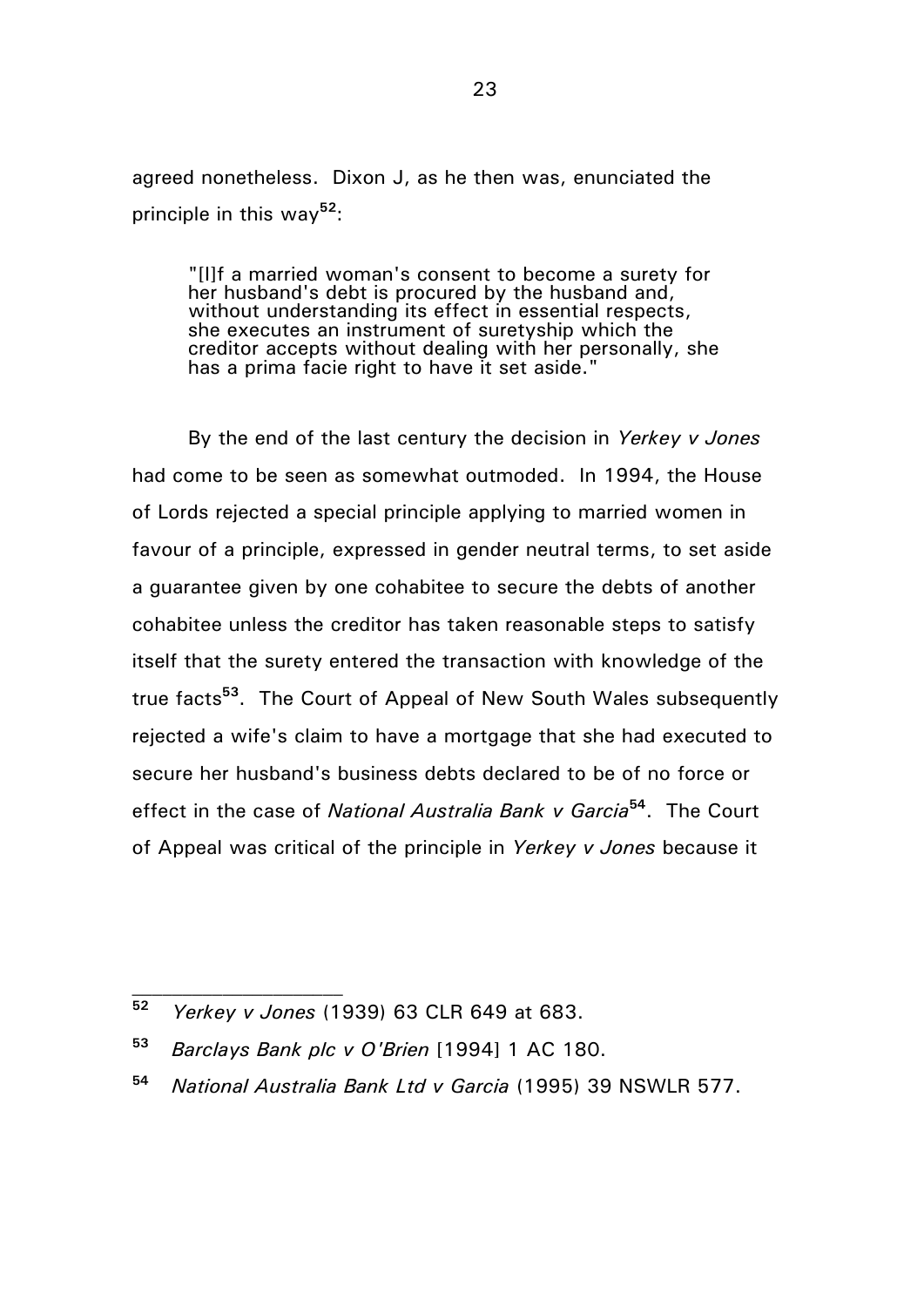was based on general assumptions about the capacity of married women and it declined to follow it<sup>55</sup>.

The wife obtained special leave to appeal to the High Court. The joint reasons in her case acknowledged that Australian society had changed in the decades since *Yerkey v Jones* had been decided and particularly so with respect to the role of women. Nonetheless, their Honours observed that it remains that a significant number of women are in relationships marked by disparities of economic and other power. They identified the rationale for the *Yerkey v Jones* principle as not residing in the subservience or inferior economic position of women but rather in the trust and confidence that exists between marriage partners. And their Honours contemplated the application of the principle to other relationships that are more common now than in 1939. They instanced long-term, publically declared, relationships between members of the same sex or the opposite sex**<sup>56</sup>** .

This shift in the rationale for the *Yerkey v Jones* principle has attracted criticism on feminist grounds. Apart from characterising the decision as "the clearest example of an antiquated approach to

**<sup>55</sup>** *National Australia Bank Ltd v Garcia* (1995) 39 NSWLR 577 at 598.

**<sup>56</sup>** *Garcia v National Australia Bank Ltd* (1998) 194 CLR 395 at 404 [22].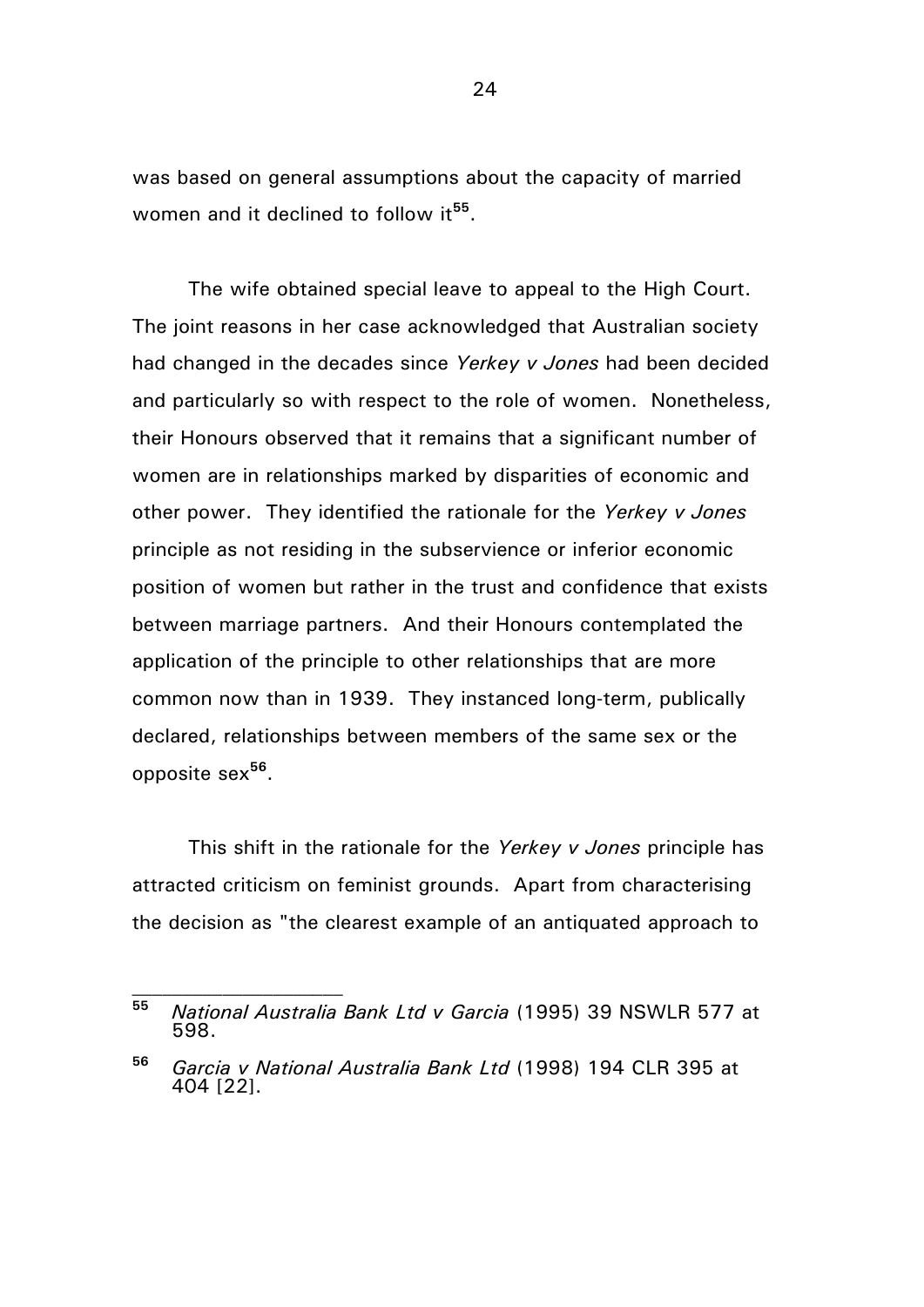the status of women 'as wife'"**<sup>57</sup>**, the complaint is not with the retention of the principle but with the Court's failure to source it in gendered structural inequality**<sup>58</sup>** . The critique assumes that the Court was well placed to undertake a sophisticated evidence-based analysis of structural inequality in late twentieth century Australian society in determining the respective rights of the parties. For my part, recognition of the continued utility of the principle sits comfortably with re-stating its rationale in terms that allow of its wider application to other publically declared relationships of trust and confidence.

I started this lecture noting the concerns expressed by some common lawyers about the desirability of courts becoming the interpreters of broadly expressed human rights. Of course, Australian courts must determine the validity of laws that are said to infringe on the explicit and implicit guarantees under our Constitution. In making these determinations the courts apply proportionality analysis. It is to be observed that these guarantees operate as limits on the exercise of legislative power. They do not confer personal rights on individuals. In this respect, the implied freedom of political communication arising from our Constitution is to be distinguished from the First Amendment's guarantee of

**<sup>57</sup>** Blackshield, Coper and Williams, *The Oxford Companion to the High Court*, (2001) at 721.

**<sup>58</sup>** Dunn, "Yakking Giants": Equality Discourse in the High Court" (2000) 24 *Melbourne University Law Review* 427.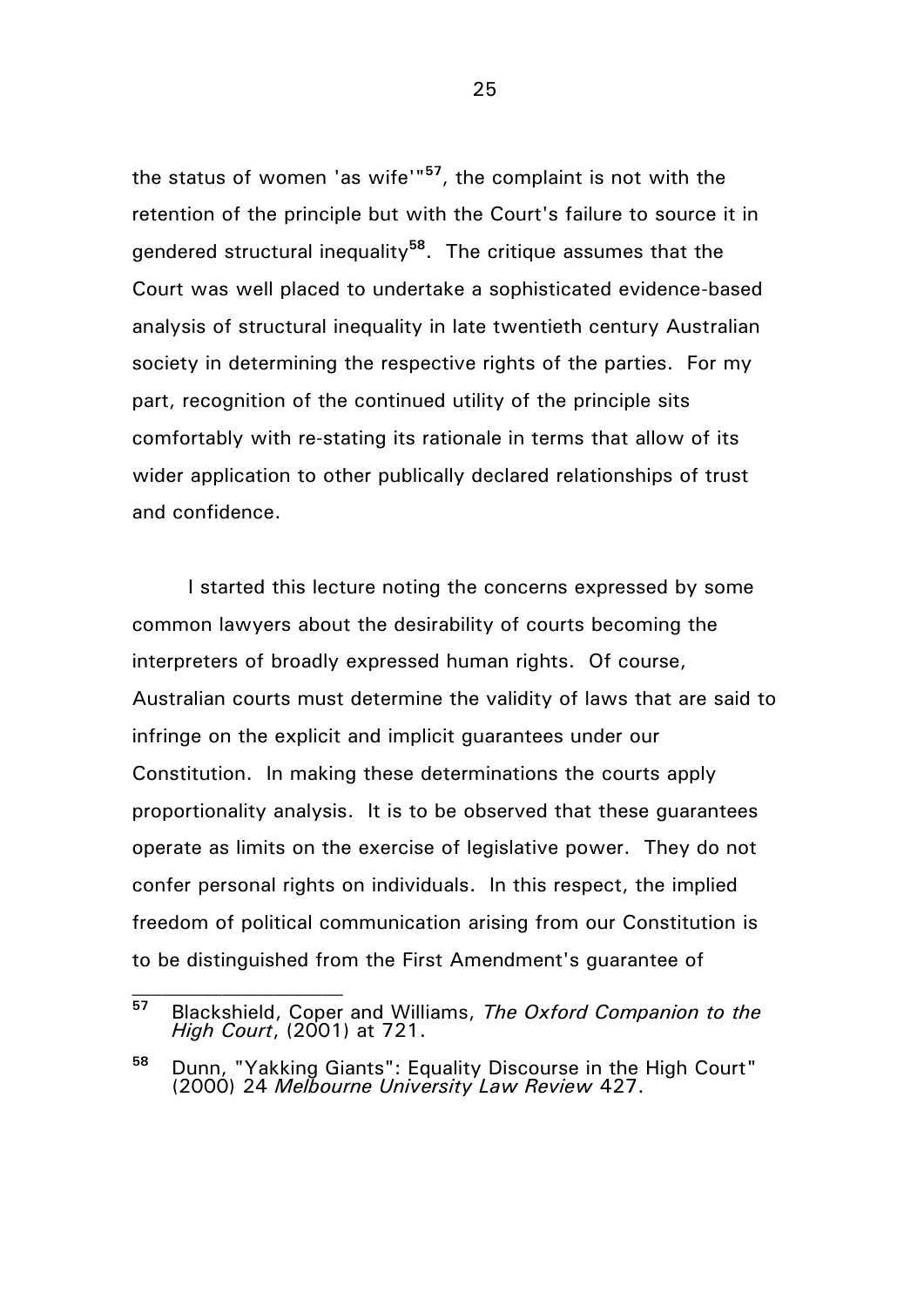freedom of speech, which is conceived as a personal right. This difference in the way the freedom is conceptualised is evident in the differing approaches that courts in Australia and the United States have taken to legislative restrictions on election funding.

Provisions of the *Election Funding, Expenditure and Disclosures Act* 1981 (NSW) ("the Funding Act") were challenged in *McCloy v New South Wales***<sup>59</sup>** . The Funding Act imposes a cap on the amount of political donations. Self-evidently, this limits the amount of money that is available for candidates for election purposes. The restriction is ameliorated to some extent by the Funding Act's provision for the public funding of State election campaigns. The Funding Act also contains prohibitions on the making or acceptance of political donations by prohibited donors. Among the categories of prohibited donors are property developers.

The plaintiffs in *McCloy* argued that the ability to pay money to secure access to a politician is itself an aspect of the freedom of communication guaranteed under the Constitution**<sup>60</sup>** . They contended that donors are entitled to "build and assert political power"**<sup>61</sup>**. The argument drew on the decision of the Supreme Court

**<sup>59</sup>** (2015) 89 ALJR 857.

**<sup>60</sup>** *McCloy v New South Wales* (2015) 89 ALJR 857 at 866 [20] per French CJ, Kiefel, Bell and Keane JJ.

**<sup>61</sup>** *McCloy v New South Wales* (2015) 89 ALJR 857 at 866-867 [25].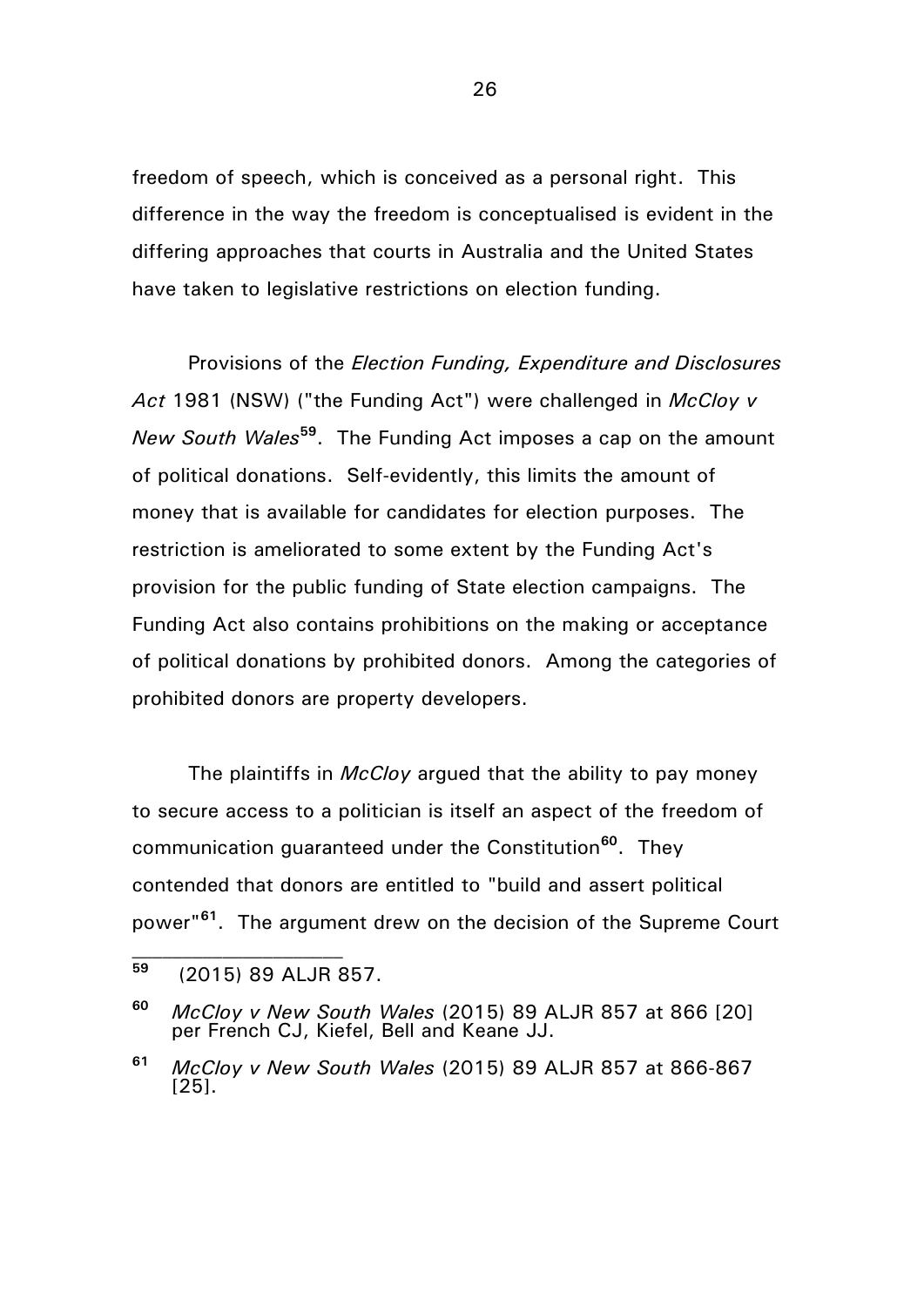of the United States in *Citizens United v Federal Election Commission* with respect to the scope of the First Amendment right**<sup>62</sup>** .

In rejecting the plaintiffs' challenge, the joint reasons in *McCloy* spoke of the desirability of there being a level playing field in the public debate of matters touching on government and politics**<sup>63</sup>**: a goal not achieved if political parties are in a position to buy unlimited opportunities to advertise in the most effective media. The joint reasons considered to guarantee the ability of a few to make large political donations to secure access to those in power to be the antithesis of the principles on which the Constitution is premised.

One of the plaintiffs' arguments in *McCloy* was that alternative measures could have been adopted by the Parliament that would be less restrictive of the freedom. Proportionality analysis in our constitutional setting confines consideration of alternative means to those that are "obvious and compelling". It is not open to the court to substitute its own essentially legislative judgment for that of the Parliament**<sup>64</sup>** . Relevant to the analysis in *McCloy* is that the

**<sup>62</sup>** *Citizens United v Federal Election Commission* 558 US 310 (2010).

**<sup>63</sup>** *McCloy v New South Wales* (2015) 89 ALJR 857 at 869 [39] citing *R (On the application of Animal Defenders International) v Secretary of State for Culture Media and Sport* [2008] 1 AC 1312 at [28].

**<sup>64</sup>** *McCloy v New South Wales* (2015) 89 ALJR 857 at 872 [58].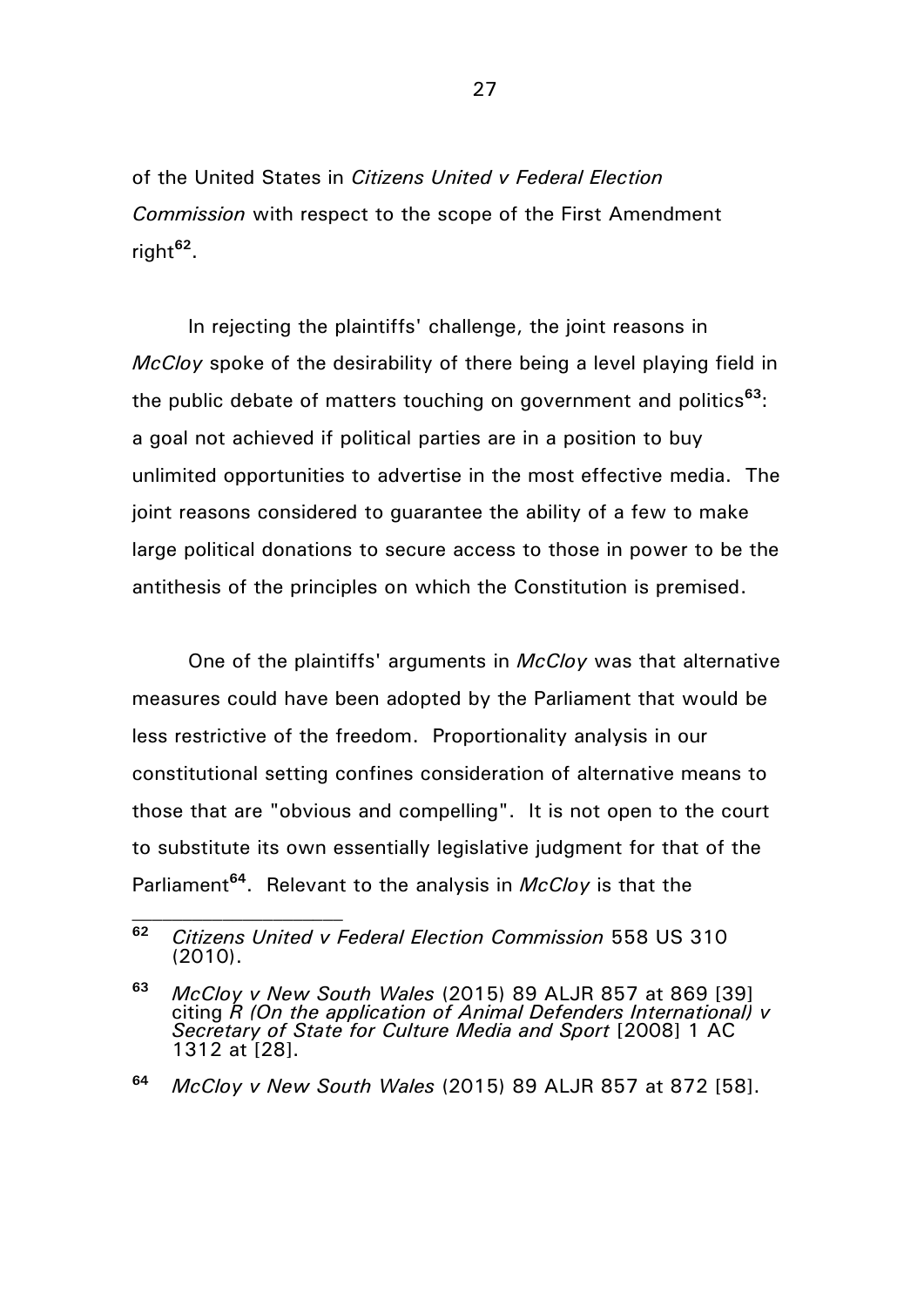impugned provisions of the Funding Act do not affect the ability of any person in New South Wales to communicate with another about matters of politics and government, nor to seek access to or to influence politicians in ways other than involving the payment of substantial sums of money to them. The effect on the freedom of communication is thus indirect and the public interest in removing the risk and perception of corruption evident. The Funding Act was described in the joint reasons as supporting enhanced equality of access to government, which the freedom of communication seeks to protect. By contrast, in *Citizens United*, a decision that has attracted considerable controversy**<sup>65</sup>**, any attempt to level the playing field to ensure that all voices are heard was found to be inconsistent with the First Amendment right**<sup>66</sup>** .

The Australian Capital Territory**<sup>67</sup>** and Victoria**<sup>68</sup>** are, to date, the only Australian jurisdictions that have enacted charters of human rights and freedoms. Each adopts the "dialogue model" by which the court does not invalidate legislation but may issue a declaration that legislation is inconsistent with a Charter right or freedom. Were

**<sup>65</sup>** Kang, *After Citizens United* (2010-2011) 44 Indiana Law Review 243; Stevens, *Beyond Citizens United* (2012) 13 Journal of Appellate Practice and Process 1.

**<sup>66</sup>** *Citizens United v Federal Election Commission* 558 US 310 at 365, 469 (2010).

**<sup>67</sup>** *The Human Rights Act* 2004 (ACT).

**<sup>68</sup>** *Charter of Human Rights and Responsibilities Act* 2006 (Vic).